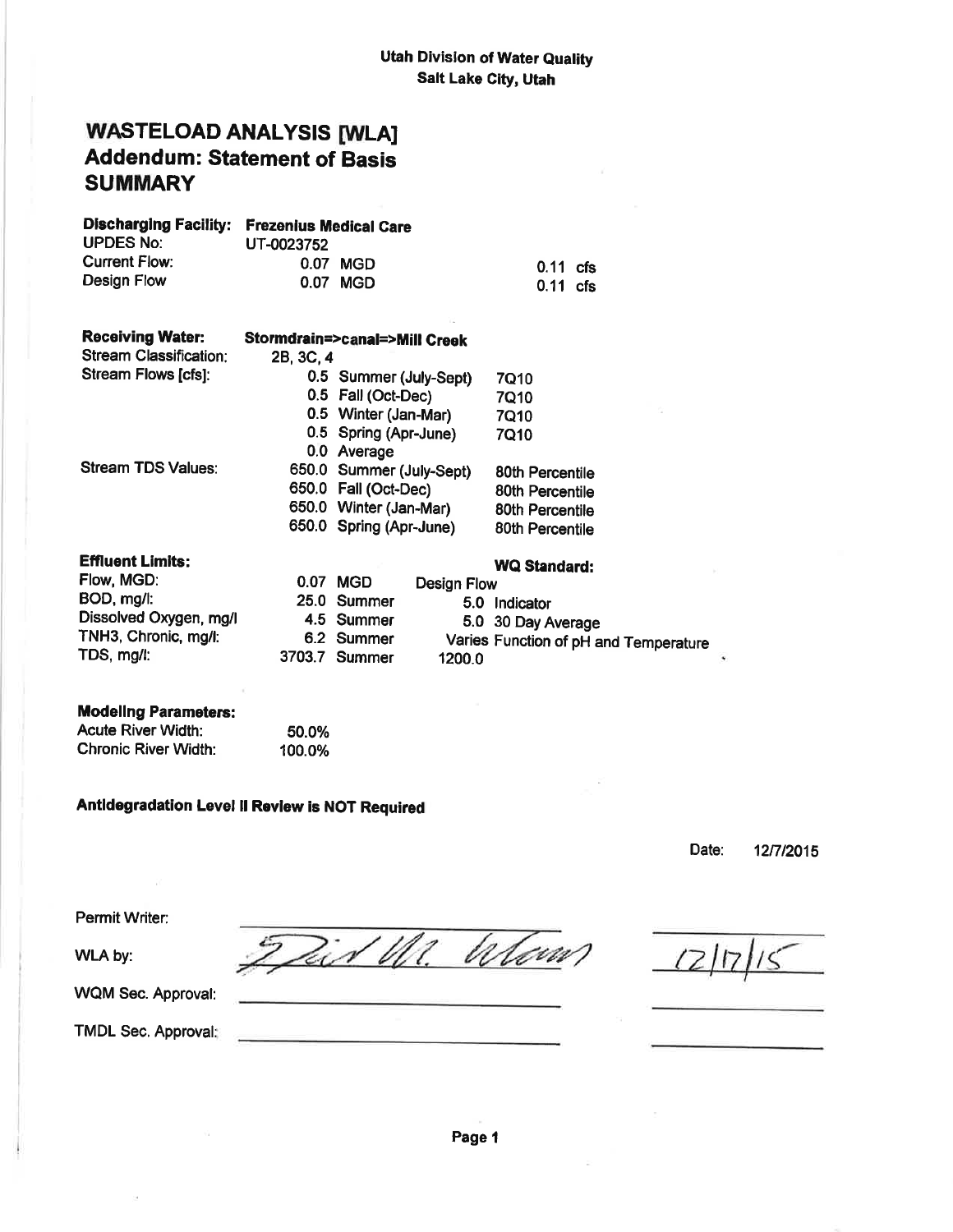#### WASTELOAD ANALYSIS [WLA] Addendum: Statement of Basis

| Facilities:     | <b>Frezenius Medical Care</b> |
|-----------------|-------------------------------|
| Discharging to: | Stormdrain=>canal=>Mill Creek |

7-Dec.15 ¡l:00 PM

**UPDES No: UT-0023752** 

# THIS IS A DRAFT DOCUMENT

#### l. lntroductlon

Wasteload analyses are performed to determine point source effluent limitations necessary to maintain designated beneficial uses by evaluating projected effects of discharge concentrations on in-stream water quality. The wasteload analysis also takes into account downstream designated uses [R317-2-8, UAC]. Projected concentrations are compared to numeric water quality standards to determine acceptability. The anti-degradation policy and procedures are also considered. The primary in-stream parameters of concern may include metals (as a function of hardness), total dissolved solids (TDS), total residual chlorine (TRC), un-ionized ammonia (as a function of pH and temperature, measured and evaluated interms of total ammonia), and dissolved oxygen.

Mathematical water quality modeling is employed to determine stream quality response to point source discharges. Models aid ín the effort of anticipating stream quality at future effluent flows at critical environmental conditions (e.9., low stream flow, high temperature, high pH, etc).

The numeric criteria in this wasteload analysis may always be modified by narrative criteria and other conditions determined by staff of the Division of Water Quality.

#### ll. Recelving Water and Stream Classlflcation

| Stormdrain=>canal=>Mill Creek: | 2B. 3C. 4                                       |
|--------------------------------|-------------------------------------------------|
| <b>Antidegradation Review:</b> | Antidegradation Level II Review is NOT Required |

#### lll. Numeric Stream Standards for Protection of Aquatic Wildlife

| Total Ammonia (TNH3)                  | Varies as a function of Temperature and<br>pH Rebound. See Water Quality Standards |
|---------------------------------------|------------------------------------------------------------------------------------|
| Chronic Total Residual Chlorine (TRC) | 0.011 mg/l (4 Day Average)<br>iit.<br>0.019 mg/l (1 Hour Average)                  |
| Chronic Dissolved Oxygen (DO)         | 5.00 mg/l (30 Day Average)<br>N/A mg/l (7Day Average)<br>3.00 mg/l (1 Day Average  |
| <b>Maximum Total Dissolved Solids</b> | 1200.0 mg/l                                                                        |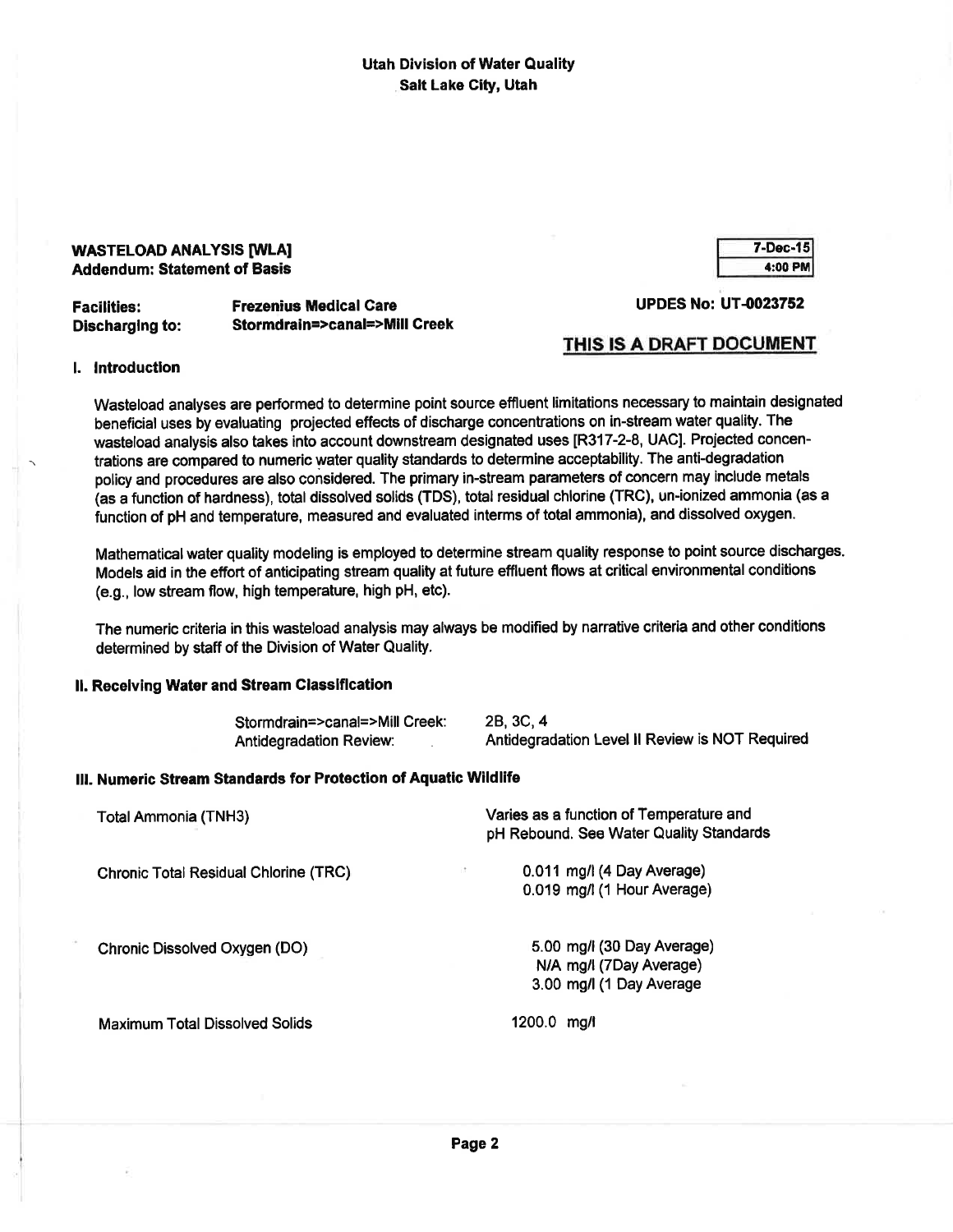# Acute and Chronic Hoavy Metals (Dissolved)

|                  | 4 Day Average (Chronic) Standard | 1 Hour Average (Acute) Standard |                      |      |                 |
|------------------|----------------------------------|---------------------------------|----------------------|------|-----------------|
| <b>Parameter</b> | <b>Concentration</b>             | Load*                           | <b>Concentration</b> |      | Load*           |
| Aluminum         | 87.00 ug/l**                     | $0.052$ lbs/day                 | 750.00               | ug/l | $0.444$ lbs/day |
| Arsenic          | 190.00 ug/l                      | $0.112$ lbs/day                 | 340.00               | ug/l | 0.201 lbs/day   |
| Cadmium          | $0.61$ ug/l                      | $0.000$ lbs/day                 | 6.52                 | ug/l | $0.004$ lbs/day |
| Chromium III     | 211,92 ug/l                      | $0.125$ lbs/day                 | 4433.71              | ug/l | 2.625 lbs/day   |
| ChromiumVI       | 11.00 ug/l                       | 0.007 lbs/day                   | 16.00                | ug/l | $0.009$ lbs/day |
| Copper           | 23.85 ug/l                       | $0.014$ lbs/day                 | 39.41                | ug/l | $0.023$ lbs/day |
| <b>Iron</b>      |                                  |                                 | 1000.00              | ug/l | $0.592$ lbs/day |
| Lead             | $12.88$ ug/l                     | $0.008$ lbs/day                 | 330.60               | ug/l | 0.196 lbs/day   |
| Mercury          | $0.0120$ ug/l                    | $0.000$ lbs/day                 | 2.40                 | ug/l | $0.001$ lbs/day |
| <b>Nickel</b>    | 132.13 ug/l                      | $0.078$ lbs/day                 | 1188.44              | ug/l | $0.704$ lbs/day |
| Selenium         | 4.60 $\mu$ g/l                   | $0.003$ lbs/day                 | 20.00                | ug/l | $0.012$ lbs/day |
| <b>Silver</b>    | $N/A$ ug/l                       | N/A lbs/day                     | 25.04                | ug/l | $0.015$ lbs/day |
| <b>Zinc</b>      | 303.93 ug/l                      | $0.180$ lbs/day                 | 303.93               | ug/l | $0.180$ lbs/day |
|                  | * Allowed below discharge        |                                 |                      |      |                 |

\*\*Chronic Aluminum standard applies only to waters with a pH < 7.0 and a Hardness < S0 mg/l as CaCO3

Metals Standards Based upon a Hardness of 300 mg/l as CaCOS

# **Organics [Pesticides]**

|                   | 4 Day Average (Chronic) Standard |      |                | 1 Hour Average (Acute) Standard |                      |      |                 |  |
|-------------------|----------------------------------|------|----------------|---------------------------------|----------------------|------|-----------------|--|
| Parameter         | <b>Concentration</b>             |      |                | Load*                           | <b>Concentration</b> |      | Load*           |  |
| <b>Aldrin</b>     |                                  |      |                |                                 | 1.500                | ug/l | $0.001$ lbs/day |  |
| Chlordane         | $0.004$ ug/l                     |      |                | $0.014$ lbs/day                 | 1.200                | ug/l | $0.001$ lbs/day |  |
| DDT, DDE          | $0.001$ ug/l                     |      |                | $0.003$ lbs/day                 | 0.550                | ug/l | $0.000$ lbs/day |  |
| <b>Dieldrin</b>   | $0.002$ ug/l                     |      |                | 0.006 lbs/day                   | 1.250                | ug/l | $0.001$ lbs/day |  |
| Endosulfan        | 0.056                            | ug/l |                | $0.184$ lbs/day                 | 0.110                | ug/l | 0.000 lbs/day   |  |
| Endrin            | $0.002$ ug/l                     |      |                | $0.008$ lbs/day                 | 0.090                | ug/l | 0.000 lbs/day   |  |
| Guthion           |                                  |      |                |                                 | 0.010                | ug/l | $0.000$ lbs/day |  |
| Heptachlor        | $0.004$ ug/l                     |      |                | $0.012$ ibs/day                 | 0.260                | ug/l | $0.000$ lbs/day |  |
| Lindane           | $0.080$ ug/l                     |      |                | $0.263$ lbs/day                 | 1.000                | ug/l | 0.001 lbs/day   |  |
| Methoxychlor      |                                  |      |                |                                 | 0.030                | ug/l | $0.000$ lbs/day |  |
| <b>Mirex</b>      |                                  |      |                |                                 | 0.010                | ug/l | $0.000$ lbs/day |  |
| Parathion         |                                  |      |                |                                 | 0.040                | ug/l | $0.000$ lbs/day |  |
| PCB's             | $0.014$ ug/l                     |      |                | $0.046$ lbs/day                 | 2.000                | ug/l | 0.001 lbs/day   |  |
| Pentachlorophenol | 13.00 ug/l                       |      | 42.731 lbs/day |                                 | 20,000               | ug/l | $0.012$ lbs/day |  |
| Toxephene         | $0.0002$ ug/l                    |      |                | 0.001 lbs/day                   | 0.7300               | ug/l | $0.000$ lbs/day |  |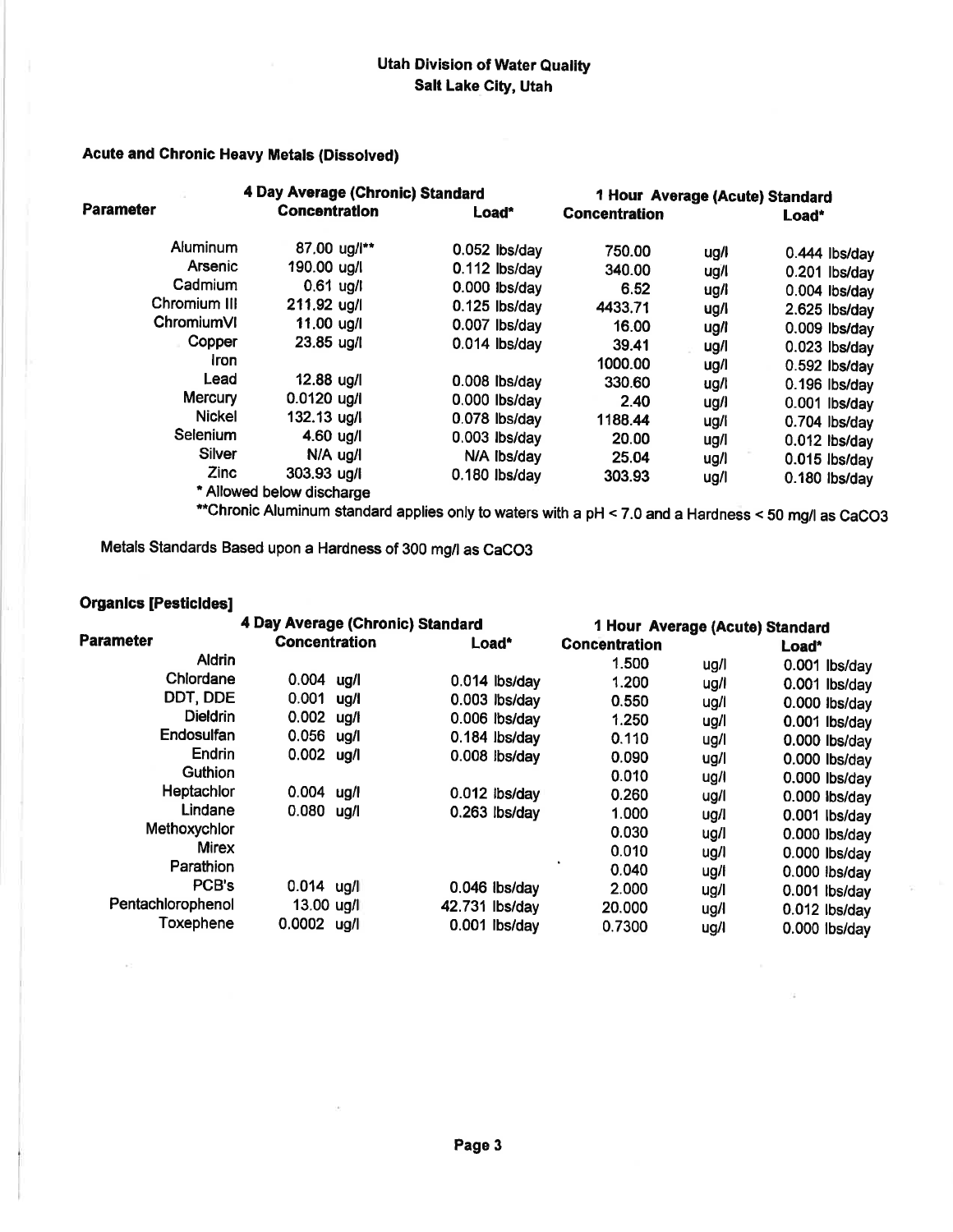# lV. Numeric Stream Standards for Protection of Agriculture

|                    | 4 Day Average (Chronic) Standard |       | 1 Hour Average (Acute) Standard |               |
|--------------------|----------------------------------|-------|---------------------------------|---------------|
|                    | Concentration                    | Load* | <b>Concentration</b>            | Load*         |
| Arsenic            |                                  |       | $100.0 \text{ u}$ g/            | ibs/day       |
| <b>Boron</b>       |                                  |       | 750.0 ug/l                      | lbs/day       |
| Cadmium            |                                  |       | $10.0$ ug/l                     | 0.00 lbs/day  |
| Chromium           |                                  |       | 100.0 ug/l                      | lbs/day       |
| Copper             |                                  |       | 200.0 ug/l                      | lbs/day       |
| Lead               |                                  |       | 100.0 ug/l                      | Ibs/day       |
| Selenium           |                                  |       | 50.0 ug/l                       | lbs/day       |
| <b>TDS, Summer</b> |                                  |       | 1200.0 mg/l                     | 0.36 tons/day |

| V. Numeric Stream Standards for Protection of Human Health (Class 1C Waters) | 4 Day Average (Chronic) Standard |       | 1 Hour Average (Acute) Standard |         |  |  |
|------------------------------------------------------------------------------|----------------------------------|-------|---------------------------------|---------|--|--|
| <b>Metals</b>                                                                | Concentration                    | Load* | Concentration                   | Load*   |  |  |
| Arsenic                                                                      |                                  |       | ug/l                            | lbs/day |  |  |
| <b>Barium</b>                                                                |                                  |       | ug/l                            | Ibs/day |  |  |
| Cadmium                                                                      |                                  |       | ug/l                            | lbs/day |  |  |
| Chromium                                                                     |                                  |       | ug/l                            | lbs/day |  |  |
| Lead                                                                         |                                  |       | ug/l                            | lbs/day |  |  |
| <b>Mercury</b>                                                               |                                  |       | ug/l                            | lbs/day |  |  |
| Selenium                                                                     |                                  |       | ug/l                            | ibs/day |  |  |
| Silver                                                                       |                                  |       | ug/l                            | lbs/day |  |  |
| Fluoride (3)                                                                 |                                  |       | ug/l                            | lbs/day |  |  |
| to                                                                           |                                  |       | ug/l                            | lbs/day |  |  |
| Nitrates as N                                                                |                                  |       | ug/l                            | Ibs/day |  |  |
| <b>Chlorophenoxy Herbicides</b>                                              |                                  |       |                                 |         |  |  |
| $2,4-D$                                                                      |                                  |       | ug/l                            | Ibs/day |  |  |
| $2,4,5-TP$                                                                   |                                  |       | ug/l                            | lbs/day |  |  |
| Endrin                                                                       |                                  |       | ug/l                            | lbs/day |  |  |
| ocyclohexane (Lindane)                                                       |                                  |       | ug/l                            | ibs/day |  |  |
| Methoxychlor                                                                 |                                  |       | ug/l                            | lbs/day |  |  |
| Toxaphene                                                                    |                                  |       | ug/l                            | lbs/day |  |  |

# Vl. Numeric Stream Standards the Protection of Human Health from Water & Fish Gonsumption ffoxicsl

|                        | Maximum Conc., ug/l - Acute Standards       |         |                                      |                    |               |  |
|------------------------|---------------------------------------------|---------|--------------------------------------|--------------------|---------------|--|
| <b>Toxic Organics</b>  | <b>Class 1C</b>                             |         | Class 3A, 3B                         |                    |               |  |
|                        | [2 Liters/Day for 70 Kg Person over 70 Yr.] |         | [6.5 g for 70 Kg Person over 70 Yr.] |                    |               |  |
| Acenaphthene           | ug/l                                        | lbs/day | 2700.0 ug/l                          |                    | 8.87 lbs/day  |  |
| Acrolein               | ug/l                                        | lbs/day | 780.0 ug/l                           |                    | 2.56 lbs/day  |  |
| Acrylonitrile          | ug/l                                        | lbs/day |                                      | $0.7$ ug/l         | 0.00 lbs/day  |  |
| <b>Benzene</b>         | ug/l                                        | lbs/day | 71.0 ug/l                            |                    | 0.23 ibs/day  |  |
| <b>Benzidine</b>       | ug/l                                        | Ibs/day |                                      | $0.0 \text{ u}g/l$ | 0.00 lbs/day  |  |
| Carbon tetrachloride   | ug/l                                        | lbs/day |                                      | 4.4 $\mu$ g/l      | 0.01 lbs/day  |  |
| Chlorobenzene          | ug/l                                        | Ibs/day | 21000.0 ug/l                         |                    | 69.03 lbs/day |  |
| 1,2,4-Trichlorobenzene |                                             |         |                                      |                    |               |  |
| Hexachlorobenzene      | ug/l                                        | Ibs/day |                                      | $0.0 \text{ u}g/l$ | 0.00 lbs/day  |  |
| 1,2-Dichloroethane     | ug/l                                        | lbs/day | 99.0 ug/l                            |                    | 0.33 lbs/day  |  |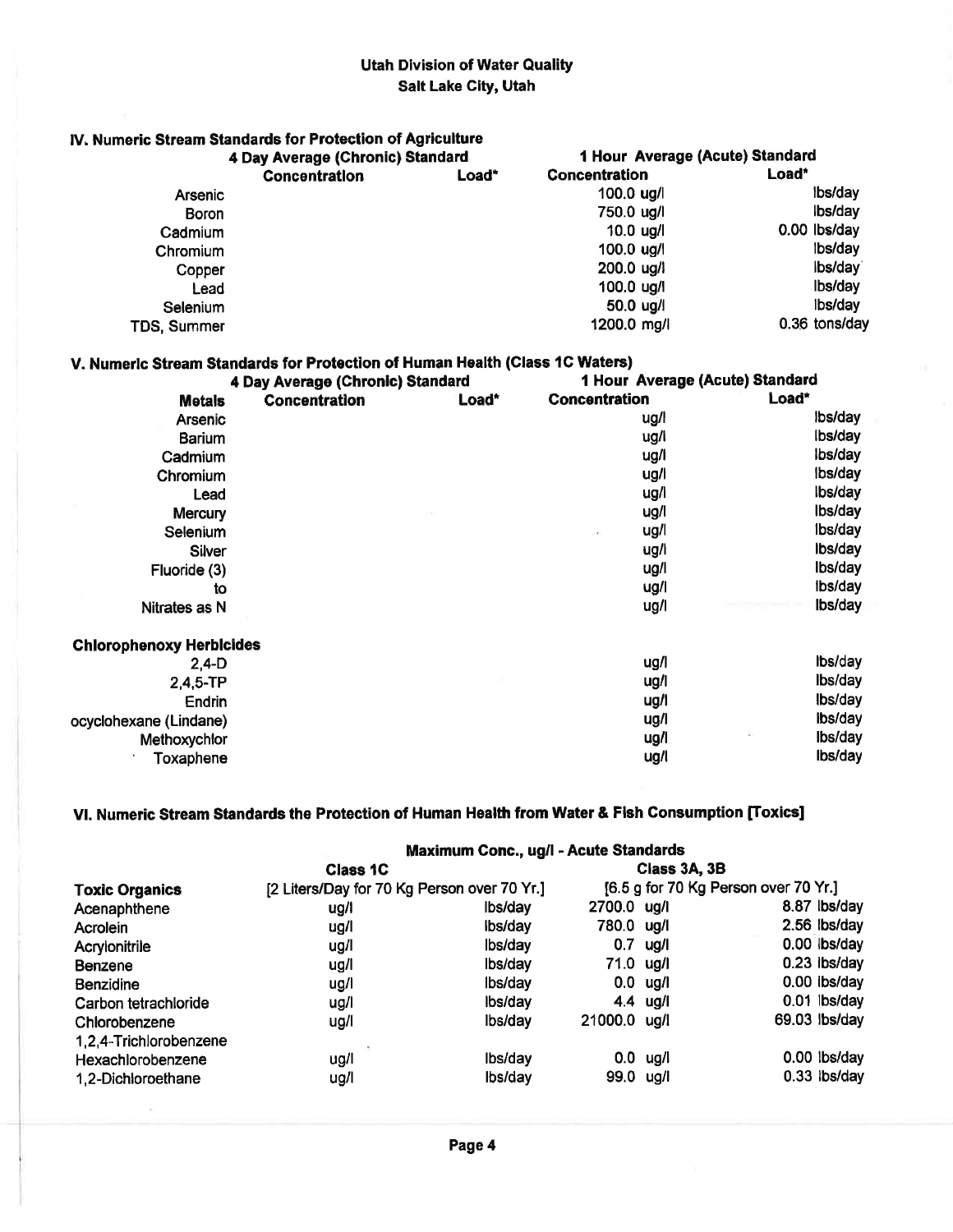| 1,1,1-Trichloroethane       |      |                    |                     |                    |                              |
|-----------------------------|------|--------------------|---------------------|--------------------|------------------------------|
| Hexachloroethane            | ug/l | lbs/day            |                     | 8.9 ug/l           | 0.03 lbs/day                 |
| 1,1-Dichloroethane          |      |                    |                     |                    |                              |
| 1,1,2-Trichloroethane       | ug/l | lbs/day            | 42.0 ug/l           |                    |                              |
| 1,1,2,2-Tetrachloroethal    | ug/l | lbs/day            | 11.0                | ug/l               | 0.14 lbs/day<br>0.04 lbs/day |
| Chloroethane                |      |                    | 0.0                 | ug/l               | 0.00 lbs/day                 |
| Bis(2-chloroethyl) ether    | ug/l | lbs/day            |                     | 1.4 ug/l           |                              |
| 2-Chloroethyl vinyl ether   | ug/l | lbs/day            | 0.0                 | ug/l               | 0.00 lbs/day                 |
| 2-Chloronaphthalene         | ug/l | lbs/day            | 4300.0              | ug/i               | 0.00 lbs/day                 |
| 2,4,6-Trichlorophenol       | ug/l | lbs/day            | 6.5                 | ug/l               | 14.13 lbs/day                |
| p-Chloro-m-cresol           |      |                    | 0.0                 | ug/l               | 0.02 lbs/day                 |
| Chloroform (HM)             | ug/l | lbs/day            | 470.0               | ug/l               | 0.00 lbs/day                 |
| 2-Chlorophenol              | ug/l | Ibs/day            | 400.0               | ug/l               | 1.54 lbs/day                 |
| 1,2-Dichlorobenzene         | ug/l | lbs/day            | 17000.0             |                    | 1.31 lbs/day                 |
| 1,3-Dichlorobenzene         | ug/l | lbs/day            | 2600.0              | ug/l               | 55.88 lbs/day                |
| 1,4-Dichlorobenzene         | ug/l | lbs/day            | 2600.0              | ug/l               | 8.55 lbs/day                 |
| 3,3'-Dichlorobenzidine      | ug/l | lbs/day            | 0.1                 | ug/l               | 8.55 lbs/day                 |
| 1,1-Dichloroethylene        | ug/l | lbs/day            | 3.2                 | ug/l               | 0.00 lbs/day                 |
| 1,2-trans-Dichloroethyle    | ug/i | lbs/day            |                     | ug/l<br>$0.0$ ug/l | 0.01 lbs/day                 |
| 2,4-Dichlorophenol          | ug/l | Ibs/day            |                     |                    | 0.00 lbs/day                 |
| 1,2-Dichloropropane         | ug/l | lbs/day            | 790.0 ug/l          |                    | 2.60 lbs/day                 |
| 1,3-Dichloropropylene       | ug/l | Ibs/day            | 39.0 ug/l<br>1700.0 |                    | 0.13 lbs/day                 |
| 2,4-Dimethylphenol          | ug/l | lbs/day            |                     | ug/l               | 5.59 lbs/day                 |
| 2.4-Dinitrotoluene          | ug/l | lbs/day            | 2300.0 ug/l         |                    | 7.56 lbs/day                 |
| 2,6-Dinitrotoluene          | ug/l | lbs/day            |                     | 9.1 ug/l           | 0.03 lbs/day                 |
| 1,2-Diphenylhydrazine       | ug/l | lbs/day            |                     | $0.0$ ug/l         | 0.00 lbs/day                 |
| Ethylbenzene                | ug/l | lbs/day            |                     | $0.5$ ug/l         | 0.00 lbs/day                 |
| <b>Fluoranthene</b>         | ug/l |                    | 29000.0 ug/l        |                    | 95.32 lbs/day                |
| 4-Chlorophenyl phenyl ether |      | lbs/day            | 370.0 ug/l          |                    | 1.22 lbs/day                 |
| 4-Bromophenyl phenyl ether  |      |                    |                     |                    |                              |
| Bis(2-chloroisopropyl) e    | ug/l | lbs/day            |                     |                    |                              |
| Bis(2-chloroethoxy) met     | ug/i | Ibs/day            | 170000.0 ug/l       |                    | 558.79 lbs/day               |
| Methylene chloride (HM      | ug/l | Ibs/day            | $0.0$ ug/l          |                    | 0.00 lbs/day                 |
| Methyl chloride (HM)        | ug/l | Ibs/day            | 1600.0 ug/l         |                    | 5.26 lbs/day                 |
| Methyl bromide (HM)         | ug/l | lbs/day            | $0.0$ ug/l          |                    | 0.00 lbs/day                 |
| Bromoform (HM)              | ug/l | lbs/day            | 0.0 ug/l            |                    | 0.00 lbs/day                 |
| Dichlorobromomethane        | ug/l | lbs/day            | 360.0 ug/l          |                    | 1.18 lbs/day                 |
| Chlorodibromomethane        | ug/l | lbs/day            | 22.0 ug/l           |                    | 0.07 lbs/day                 |
| Hexachlorobutadiene(c)      | ug/l |                    | 34.0 ug/l           |                    | 0.11 lbs/day                 |
| Hexachlorocyclopentadi      | ug/l | lbs/day<br>lbs/day | 50.0 ug/l           |                    | 0.16 lbs/day                 |
| Isophorone                  | ug/l |                    | 17000.0 ug/l        |                    | 55.88 lbs/day                |
| Naphthalene                 |      | lbs/day            | 600.0 ug/l          |                    | 1.97 lbs/day                 |
| Nitrobenzene                | ug/l |                    |                     |                    |                              |
| 2-Nitrophenol               |      | Ibs/day            | 1900.0 ug/l         |                    | 6.25 lbs/day                 |
| 4-Nitrophenol               | ug/l | Ibs/day            | $0.0$ ug/l          |                    | $0.00$ lbs/day               |
| 2,4-Dinitrophenol           | ug/l | lbs/day            | $0.0$ ug/l          |                    | 0.00 lbs/day                 |
| 4,6-Dinitro-o-cresol        | ug/l | lbs/day            | 14000.0             | ug/l               | 46.02 lbs/day                |
| N-Nitrosodimethylamine      | ug/l | lbs/day            | 765.0               | ug/l               | 2.51 lbs/day                 |
| N-Nitrosodiphenylamine      | ug/l | lbs/day            | 8.1                 | ug/l               | $0.03$ lbs/day               |
| N-Nitrosodi-n-propylami     | ug/l | lbs/day            | 16.0                | ug/l               | $0.05$ lbs/day               |
| Pentachlorophenol           | ug/l | lbs/day            | 1.4 ug/l            |                    | 0.00 lbs/day                 |
|                             | ug/l | lbs/day            | 8.2 ug/l            |                    | $0.03$ lbs/day               |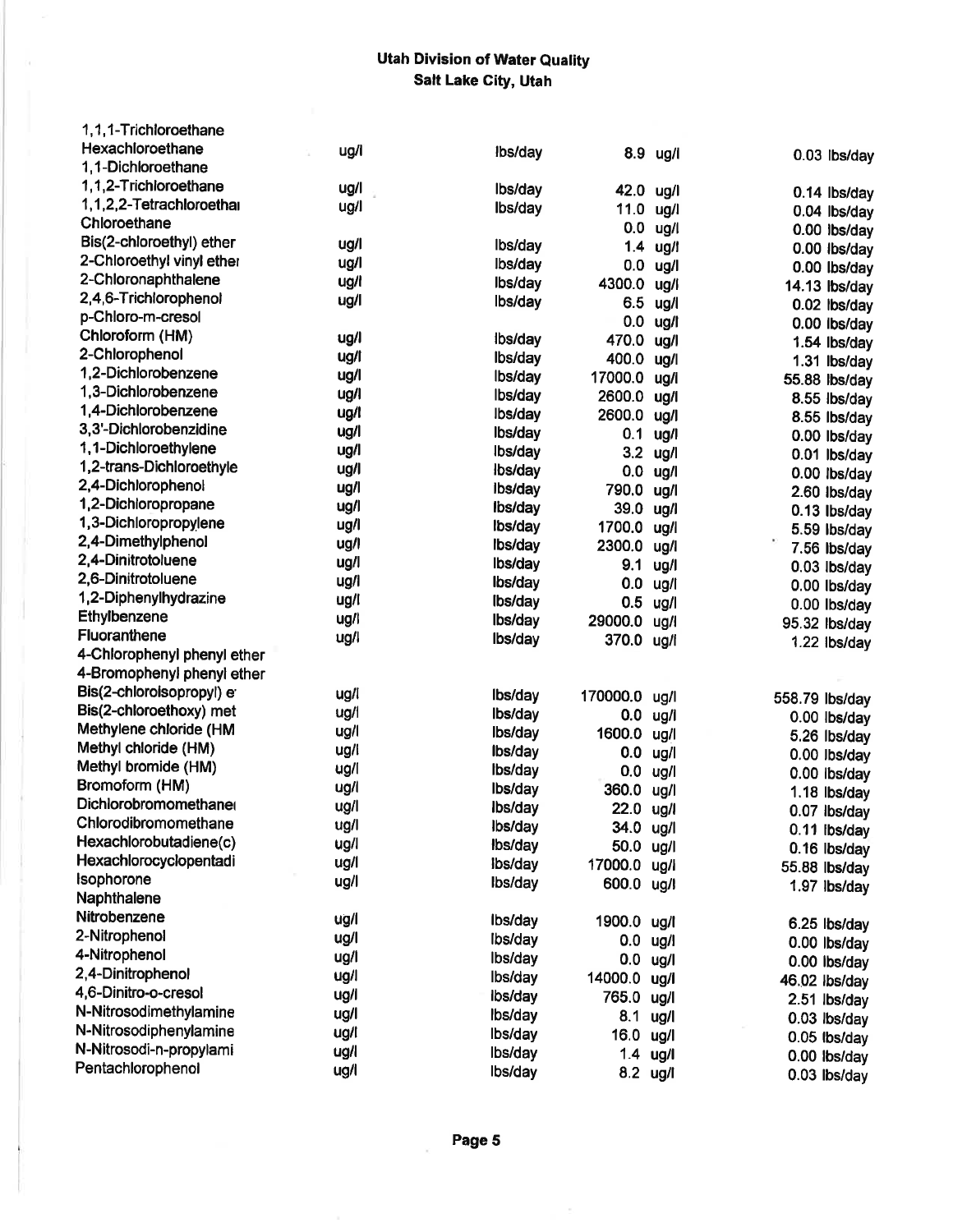| Phenol                           | ug/l | lbs/day | 4.6E+06 ug/l     |                    | 1.51E+04 lbs/day |
|----------------------------------|------|---------|------------------|--------------------|------------------|
| Bis(2-ethylhexyl)phthala         | ug/l | Ibs/day | 5.9 ug/l         |                    | 0.02 lbs/day     |
| Butyl benzyl phthalate           | ug/l | Ibs/day | 5200.0 ug/l      |                    | 17.09 ibs/day    |
| Di-n-butyl phthalate             | ug/l | Ibs/day | 12000.0 ug/l     |                    | 39.44 lbs/day    |
| Di-n-octyl phthlate              |      |         |                  |                    |                  |
| Diethyl phthalate                | ug/l | lbs/day | 120000.0 ug/l    |                    | 394.44 lbs/day   |
| Dimethyl phthlate                | ug/l | Ibs/day | $2.9E + 06$ ug/l |                    | 9.53E+03 lbs/day |
| Benzo(a)anthracene (P/           | ug/l | lbs/day | $0.0$ ug/l       |                    | 0.00 lbs/day     |
| Benzo(a)pyrene (PAH)             | ug/l | lbs/day | $0.0$ ug/l       |                    | 0.00 lbs/day     |
| Benzo(b)fluoranthene (F          | ug/l | lbs/day | $0.0$ ug/l       |                    | 0.00 lbs/day     |
| Benzo(k)fluoranthene (F          | ug/l | lbs/day | $0.0$ ug/l       |                    | 0.00 lbs/day     |
| Chrysene (PAH)                   | ug/l | lbs/day |                  | $0.0$ ug/l         | 0.00 lbs/day     |
| Acenaphthylene (PAH)             |      |         |                  |                    |                  |
| Anthracene (PAH)                 | ug/l | ibs/day |                  | $0.0 \text{ u}g/l$ | 0.00 lbs/day     |
| Dibenzo(a,h)anthracene           | ug/l | lbs/day | 0.0              | ug/l               | 0.00 lbs/day     |
| Indeno(1,2,3-cd)pyrene           | ug/l | Ibs/day | 0.0              | ug/l               | 0.00 lbs/day     |
| Pyrene (PAH)                     | ug/l | lbs/day | 11000.0          | ug/l               | 36.16 lbs/day    |
| Tetrachloroethylene              | ug/l | lbs/day | 8.9              | ug/l               | 0.03 lbs/day     |
| <b>Toluene</b>                   | ug/l | lbs/day | 200000           | ug/l               | 657.40 lbs/day   |
| Trichloroethylene                | ug/l | lbs/day | 81.0             | ug/l               | 0.27 lbs/day     |
| Vinyl chloride                   | ug/l | lbs/day | 525.0 ug/l       |                    | 1.73 lbs/day     |
|                                  |      |         |                  |                    | lbs/day          |
| <b>Pesticides</b>                |      |         |                  |                    | Ibs/day          |
| Aldrin                           | ug/l | lbs/day |                  | $0.0$ ug/l         | 0.00 lbs/day     |
| <b>Dieldrin</b>                  | ug/l | lbs/day | 0.0              | ug/l               | 0.00 lbs/day     |
| Chlordane                        | ug/l | lbs/day |                  | $0.0 \text{ u}g/1$ | 0.00 lbs/day     |
| 4,4'-DDT                         | ug/l | lbs/day |                  | $0.0$ ug/l         | 0.00 lbs/day     |
| 4,4'-DDE                         | ug/l | lbs/day |                  | $0.0$ ug/l         | 0.00 lbs/day     |
| 4,4'-DDD                         | ug/l | lbs/day |                  | $0.0$ ug/l         | 0.00 lbs/day     |
| alpha-Endosulfan                 | ug/l | lbs/day |                  | $2.0$ ug/l         | 0.01 lbs/day     |
| beta-Endosulfan                  | ug/l | lbs/day |                  | $2.0$ ug/l         | 0.01 lbs/day     |
| Endosulfan sulfate               |      | lbs/day |                  | $2.0$ ug/l         | 0.01 lbs/day     |
|                                  | ug/l | lbs/day |                  | $0.8$ ug/l         | 0.00 lbs/day     |
| Endrin                           | ug/l | lbs/day |                  | $0.8$ ug/l         | 0.00 lbs/day     |
| Endrin aldehyde                  | ug/l | Ibs/day |                  | $0.0$ ug/i         | 0.00 lbs/day     |
| Heptachlor<br>Heptachlor epoxide | ug/l |         |                  |                    |                  |
|                                  |      |         |                  |                    |                  |
| <b>PCB's</b>                     |      |         |                  |                    |                  |
| PCB 1242 (Arochlor 124           | ug/l | lbs/day |                  | $0.0$ ug/l         | 0.00 lbs/day     |
| PCB-1254 (Arochlor 12!           | ug/l | lbs/day |                  | $0.0$ ug/l         | 0.00 lbs/day     |
| PCB-1221 (Arochlor 122           | ug/l | Ibs/day |                  | $0.0$ ug/l         | 0.00 lbs/day     |
| PCB-1232 (Arochlor 12:           | ug/l | lbs/day |                  | $0.0$ ug/l         | 0.00 lbs/day     |
| PCB-1248 (Arochlor 124           | ug/l | lbs/day |                  | $0.0$ ug/l         | $0.00$ lbs/day   |
| PCB-1260 (Arochlor 126           | ug/l | lbs/day |                  | $0.0$ ug/l         | 0.00 lbs/day     |
| PCB-1016 (Arochlor 10'           | ug/l | Ibs/day |                  | $0.0$ ug/l         | 0.00 lbs/day     |
|                                  |      |         |                  |                    |                  |
| <b>Pesticide</b>                 |      |         |                  |                    |                  |
| Toxaphene                        | ug/l |         |                  | $0.0$ ug/l         | 0.00 lbs/day     |
|                                  |      |         |                  |                    |                  |
| <b>Dioxin</b>                    |      |         |                  |                    |                  |
| Dioxin (2,3,7,8-TCDD)            | ug/l | lbs/day |                  |                    |                  |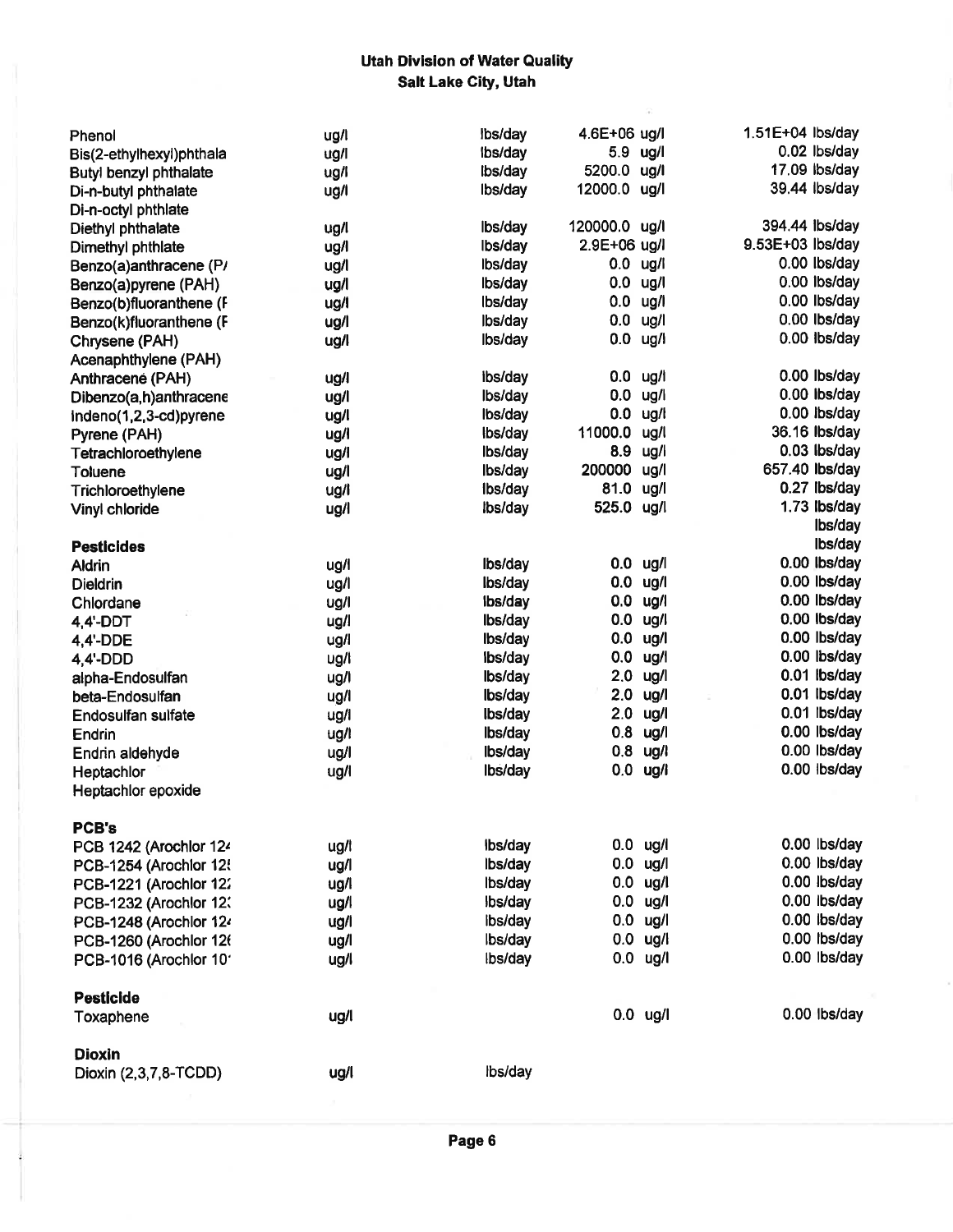|                                                      |                                                                           | 14.13 lbs/day                                                            |
|------------------------------------------------------|---------------------------------------------------------------------------|--------------------------------------------------------------------------|
|                                                      |                                                                           |                                                                          |
|                                                      |                                                                           |                                                                          |
|                                                      |                                                                           |                                                                          |
|                                                      |                                                                           |                                                                          |
|                                                      |                                                                           |                                                                          |
|                                                      |                                                                           |                                                                          |
|                                                      |                                                                           | 723.14 lbs/day                                                           |
|                                                      |                                                                           |                                                                          |
|                                                      |                                                                           | $0.00$ lbs/day                                                           |
|                                                      |                                                                           | 15.12 lbs/day                                                            |
|                                                      |                                                                           |                                                                          |
|                                                      |                                                                           |                                                                          |
|                                                      |                                                                           |                                                                          |
|                                                      |                                                                           | 0.02 lbs/day                                                             |
| ug/l<br>ug/l<br>ug/l<br>ug/l<br>ug/l<br>ug/l<br>ug/l | lbs/day<br>lbs/day<br>lbs/day<br>lbs/day<br>lbs/day<br>lbs/day<br>lbs/day | 4300.00 ug/l<br>2.2E+05 ug/l<br>$0.15$ ug/l<br>4600.00 ug/l<br>6.30 ug/l |

There are additional standards that apply to this receiving water, but were not considered in this modeling/waste load allocation analysis.

# VII. Mathematical Modeling of Stream Quality

Model configuration was accomplished utilizing standard modeling procedures. Data points were plotted and coefficients adjusted as required to match observed data as closely as possible.

The modeling approach used in this analysis included one or a combination of the following models.

(1) The Utah River Model, Utah Division of Water Quality, 1992. Based upon STREAMDO lV (Region Vlll) and SupplementalAmmonia Toxicity Models; EPA Region Vilt, Sept. 1990 and QUAL2E (EPA, Athens, GA).

(2) Utah Ammonia/Chlorine Model, Utah Division of Water Quality, 1992.

- (3) AMMTox Modet, university of colorado, center of Limnology, and EpA Region g
- (4) Principles of Surface Water Quality Modeling and Control. Robert V. Thomann, et.al. Harper Collins Publisher, lnc. 1987, pp. 644.

Coefficients used in the model were based, in part, upon the following references;

(1) Rates, Constants, and Kinetics Formulations in Surface Water Quality Modeling. Environmental Research Laboratory, Office of Research and Development, U.S. Environmental Protection Agency, Athens Georgia. EPA/600/3-85/040 June 1985.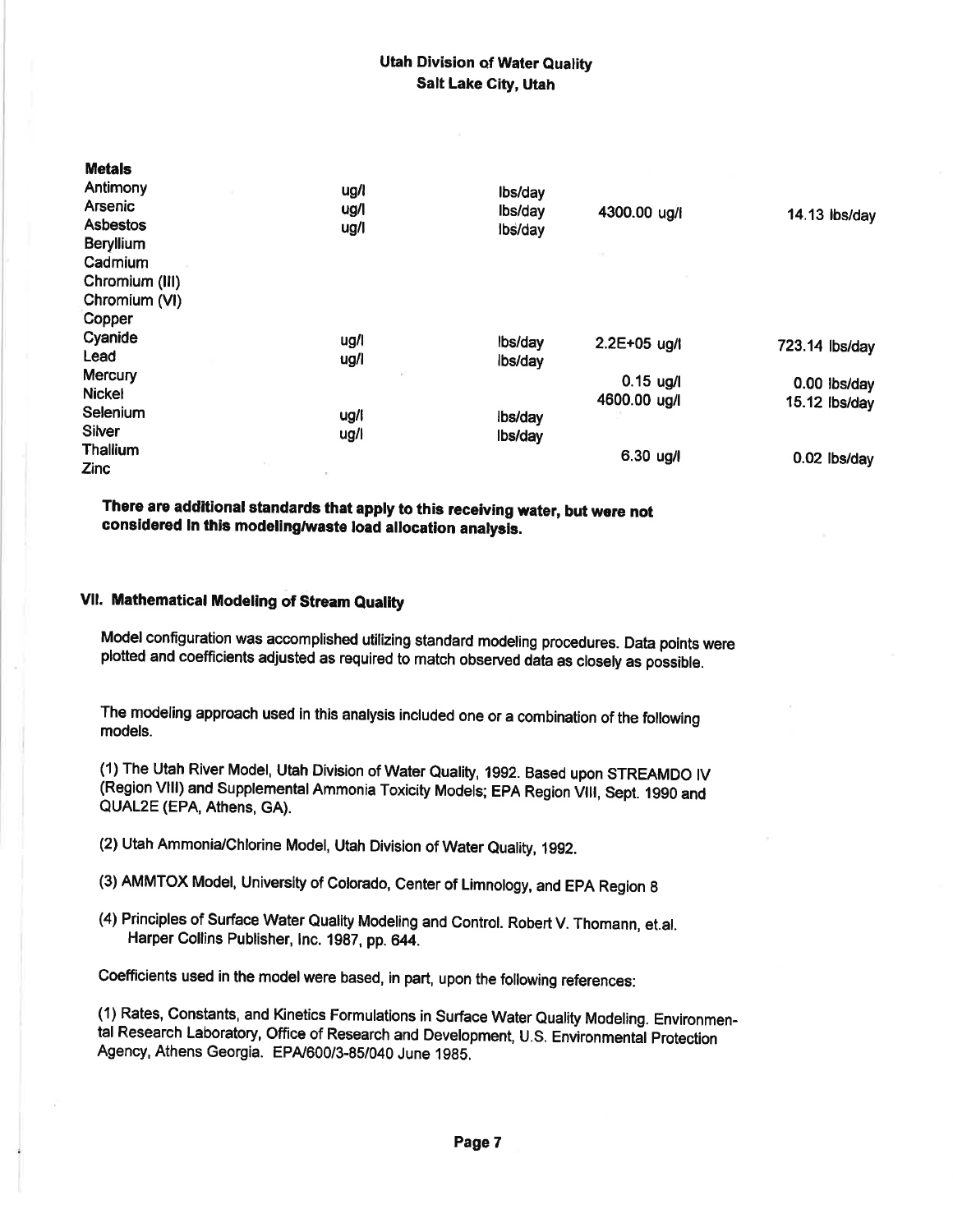(2) Principles of Surface Water Quality Modeling and Control. Robert V. Thomann, et.al. Harper Collins Publisher, lnc. 1987, pp. 644.

#### Vlll. Modellng lnformation

The required information for the model may include the following information for both the upstream conditions at low flow and the effluent conditions:

| $D.O.$ ma/l                         |
|-------------------------------------|
| Total Residual Chlorine (TRC), mg/l |
| Total NH3-N, mg/l                   |
| Total Dissolved Solids (TDS), mg/l  |
| Toxic Organics of Concern, ug/l     |
|                                     |

#### Other Gonditions

ln addition to the upstream and effluent conditions, the models require a variety of physical and biological coefficients and other technical information. In the process of actually establishing the permit limits for an effluent, values are used based upon the available data, model calibration, literature values, site visits and best professional judgement. **Model Inputs** 

The following is upstream and discharge information that was utilized as inputs for the analysis. Dry washes are considered to have an upstream flow equal to the flow of the discharge.

| <b>Current Upstream Information</b> | <b>Stream</b><br><b>Critical Low</b> |         |                |           |                  |              |            |            |
|-------------------------------------|--------------------------------------|---------|----------------|-----------|------------------|--------------|------------|------------|
|                                     | <b>Flow</b>                          | Temp.   | pH             | T-NH3     | BOD <sub>5</sub> | DO           | <b>TRC</b> | <b>TDS</b> |
|                                     | cfs                                  | Deg. C  |                | mg/l as N | mg/l             | mg/l         | mg/l       | mg/l       |
| Summer (Irrig. Season)              | 0.5                                  | 20.0    | 8.2            | 0.10      | 0.50             | 9.79         | 0.00       | 650.0      |
| Fall                                | 0.5                                  | 12.0    | 8.1            | 0.10      | 0.50             | ---          | 0.00       | 650.0      |
| Winter                              | 0.5                                  | 4.0     | 8.0            | 0.10      | 0.50             | ---          | 0.00       | 650.0      |
| Spring                              | 0.5                                  | 12.0    | 8.1            | 0.10      | 0.50             | $\cdots$     | 0.00       | 650.0      |
| <b>Dissolved</b>                    | Al                                   | As      | C <sub>d</sub> | Crill     | CrVI             | Copper       | Fe         | Pb         |
| <b>Metals</b>                       | ug/l                                 | ug/l    | ug/l           | ug/l      | ug/i             | ug/l         | ug/l       | ug/l       |
| <b>All Seasons</b>                  | $1.59*$                              | $0.53*$ | $0.053*$       | $0.53*$   | $2.65*$          | $0.53*$      | $0.83*$    | $0.53*$    |
| <b>Dissolved</b>                    | Hg                                   | Ni      | <b>Se</b>      | Ag        | Zn               | <b>Boron</b> |            |            |
| <b>Metals</b>                       | ug/l                                 | ug/l    | ug/l           | ug/l      | ug/l             | ug/l         |            |            |
| All Seasons                         | 0.0000                               | $0.53*$ | 1.06*          | $0.1*$    | $0.053*$         | 10.0         |            | * 1/2 MDL  |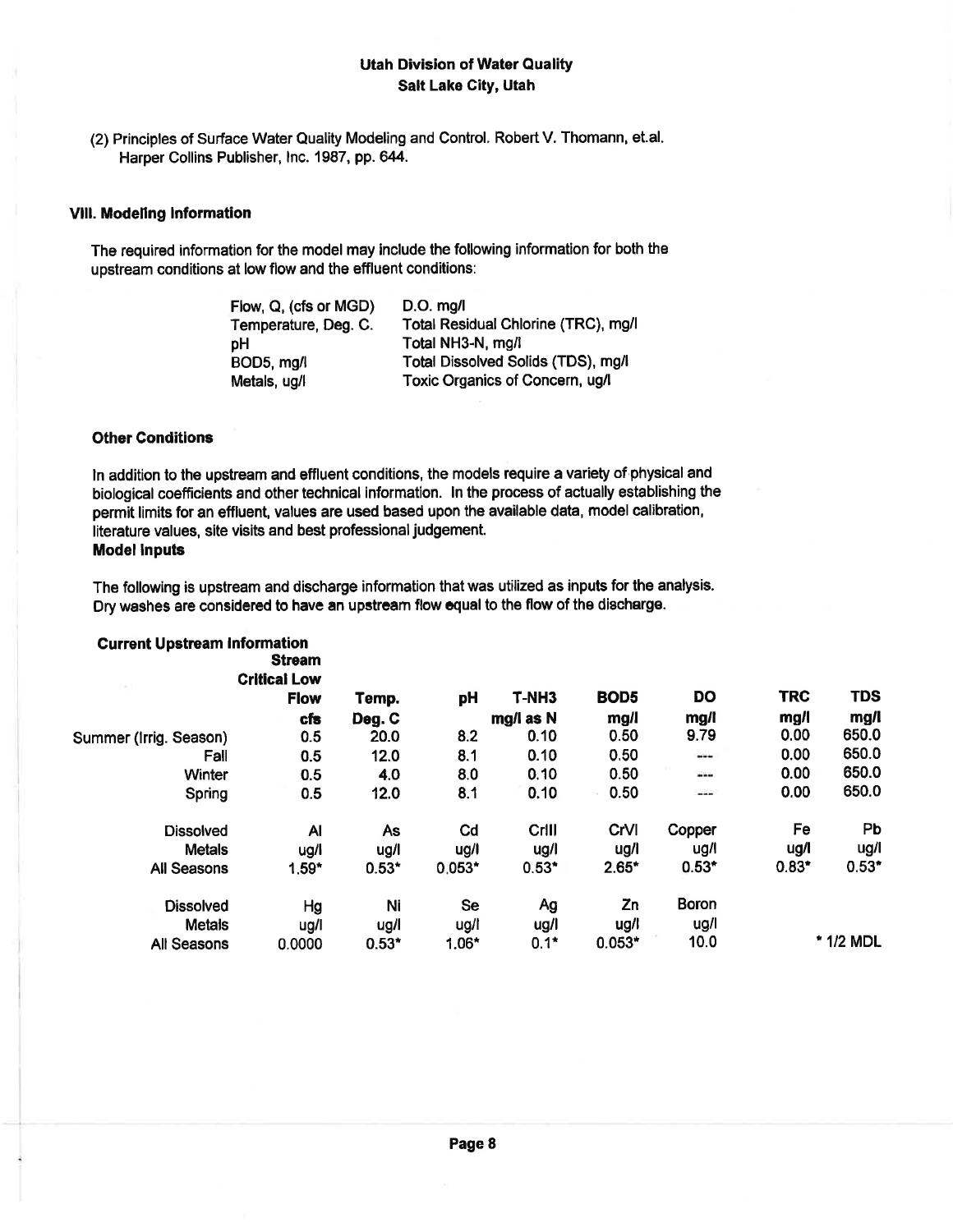# Projected Discharge lnformaüon

| <b>Season</b> | Flow,<br><b>MGD</b> | Temp. | <b>TDS</b><br>mg/l | TDS<br>tons/day |
|---------------|---------------------|-------|--------------------|-----------------|
| Summer        | 0.07100             | 31.3  | 713.00             | 0.21106         |
| Fall          | 0.07100             | 23.4  |                    |                 |
| Winter        | 0.07100             | 17.7  |                    |                 |
| Spring        | 0.07100             | 25.8  |                    |                 |

All model numerical inputs, intermediate calculations, outputs and graphs are available for discussion, inspection and copy at the Division of Water Quality.

#### IX. Effluent Limitations

Current State water quality standards are required to be met under a variety of conditions including in-stream flows targeted to the 7-day, 10-year low flow (R317-2-9).

Other conditíons used in the modeling effort coincide with the environmental conditions expected at low stream flows.

# Effluent Limitation for Flow based upon Water Quality Standards

ln-stream criteria of downstream segments will be met with an effluent flow maximum value as follows:

| Season         | Daily Average          |                            |
|----------------|------------------------|----------------------------|
| Summer<br>Fall | 0.071 MGD              | $0.110$ cfs                |
| Winter         | 0.071 MGD<br>0.071 MGD | $0.110$ cfs<br>$0.110$ cfs |
| Spring         | 0.071 MGD              | 0.110 cfs                  |

### Flow Requirement or Loading Requlrement

The calculations in this wasteload analysis utilize the maximum effluent discharge flow of 0.071 MGD. If the discharger is allowed to have a flow greater than 0.071 MGD during 7Q10 conditions, and effluent limit concentrations as indicated, then water quality standards will be violated. In order to prevent this from occuring, the permit writers must include the discharge flow limititation as indicated above; or, include loading effluent limits in the permit.

# Effluent Limitation for Whole Effluent Toxicity (WET) based upon WET Policy

Effluent Toxicity will not occur in downsteam segements if the values below are met.

| <b>WET Requirements</b> | LC50 ><br>IC25 > | <b>EOP Effluent</b><br>18.0% Effluent | [Acute]   |
|-------------------------|------------------|---------------------------------------|-----------|
|                         |                  |                                       | [Chronic] |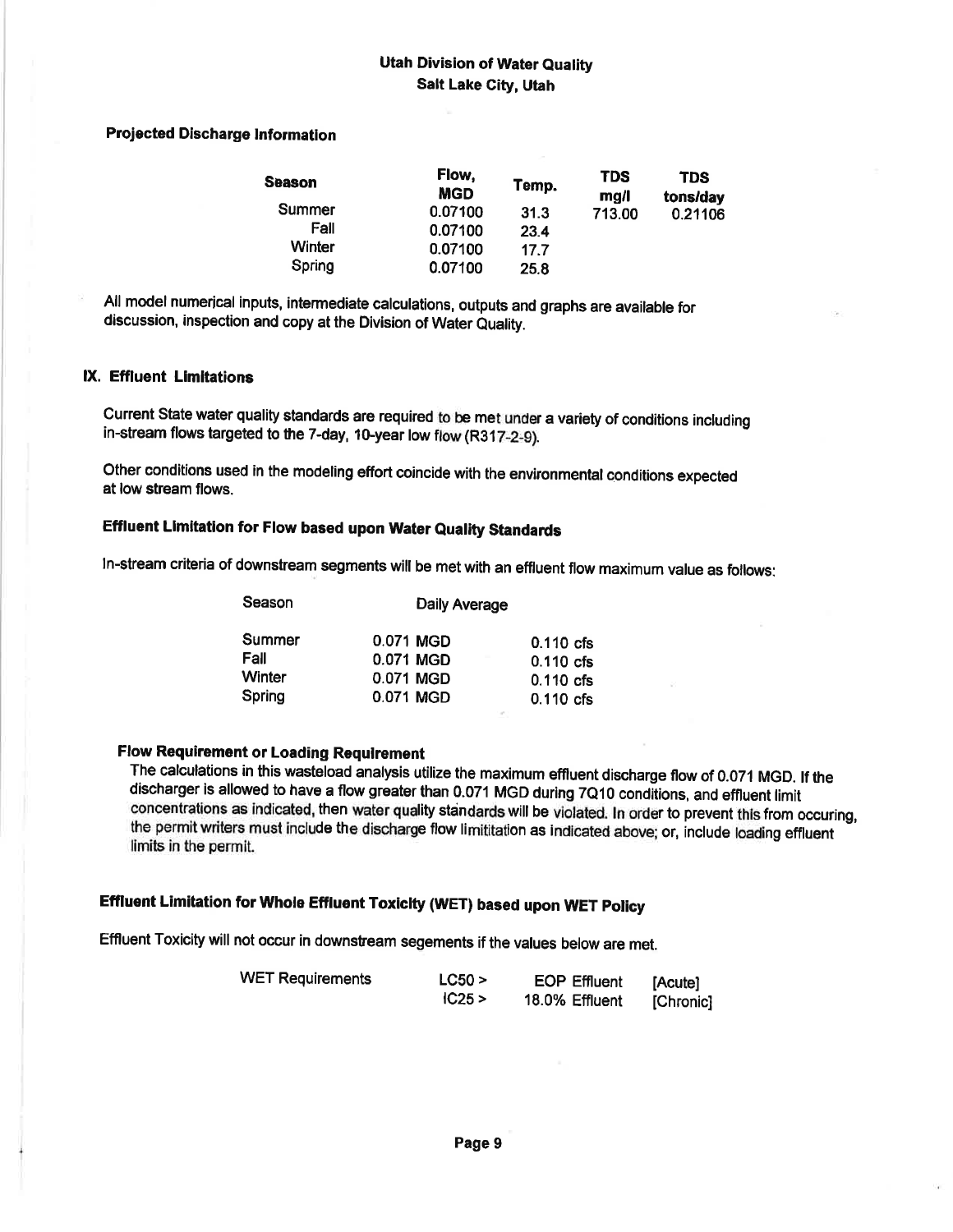#### Effluent Limitation for Biological Oxygen Demand (BOD) based upon Water Quality Standards or Regulatlons

Season Concentration

ln-stream criteria of downstream segments for Dissolved Oxygen will be met with an effluent BOD limitation as follows:

| Summer | 25.0 mg/l as BOD5 | 14.8 lbs/day |
|--------|-------------------|--------------|
| Fall   | 25.0 mg/l as BOD5 | 14.8 lbs/day |
| Winter | 25.0 mg/l as BOD5 | 14.8 lbs/day |
| Spring | 25.0 mg/l as BOD5 | 14.8 lbs/day |

#### Effluent Limitation for Dissolved Oxygen (DO) based upon Water Quality Standards

ln-stream criteria of downstream segments for Dissolved Oxygen will be met with an effluent D.O. limitation as follows:

| <b>Season</b> | Concentration |
|---------------|---------------|
| Summer        | 4.50          |
| Fall          | 4.50          |
| <b>Winter</b> | 4.50          |
| Spring        | 4.50          |

### Effluent Limitation for Total Ammonia based upon Water Quality Standards

In-stream criteria of downstream segments for Total Ammonia will be met with an effluent limitation (expressed as Total Ammonia as N) as follows:

| <b>Season</b>        |                  |                |  |
|----------------------|------------------|----------------|--|
| <b>Concentration</b> |                  |                |  |
| 4 Day Avg. - Chronic | 6.2 mg/l as N    | lbs/day<br>3.7 |  |
| 1 Hour Avg. - Acute  | 13.5 mg/l as N   | lbs/day<br>8.0 |  |
| 4 Day Avg. - Chronic | 11.3 $mg/l$ as N | lbs/day<br>6.7 |  |
| 1 Hour Avg. - Acute  | 15.2 $mg/l$ as N | lbs/day<br>9.0 |  |
| 4 Day Avg. - Chronic | 12.6 mg/l as N   | lbs/day<br>7.5 |  |
| 1 Hour Avg. - Acute  | 16.8 mg/l as N   | lbs/day<br>9.9 |  |
| 4 Day Avg. - Chronic | 11.3 mg/l as N   | lbs/day<br>6.7 |  |
| 1 Hour Avg. - Acute  | 15.2 mg/l as N   | lbs/day<br>9.0 |  |
|                      |                  |                |  |

Acute limit calculated with an Acute Zone of lnitial Dilution (ZlD) to be equal to 50.%.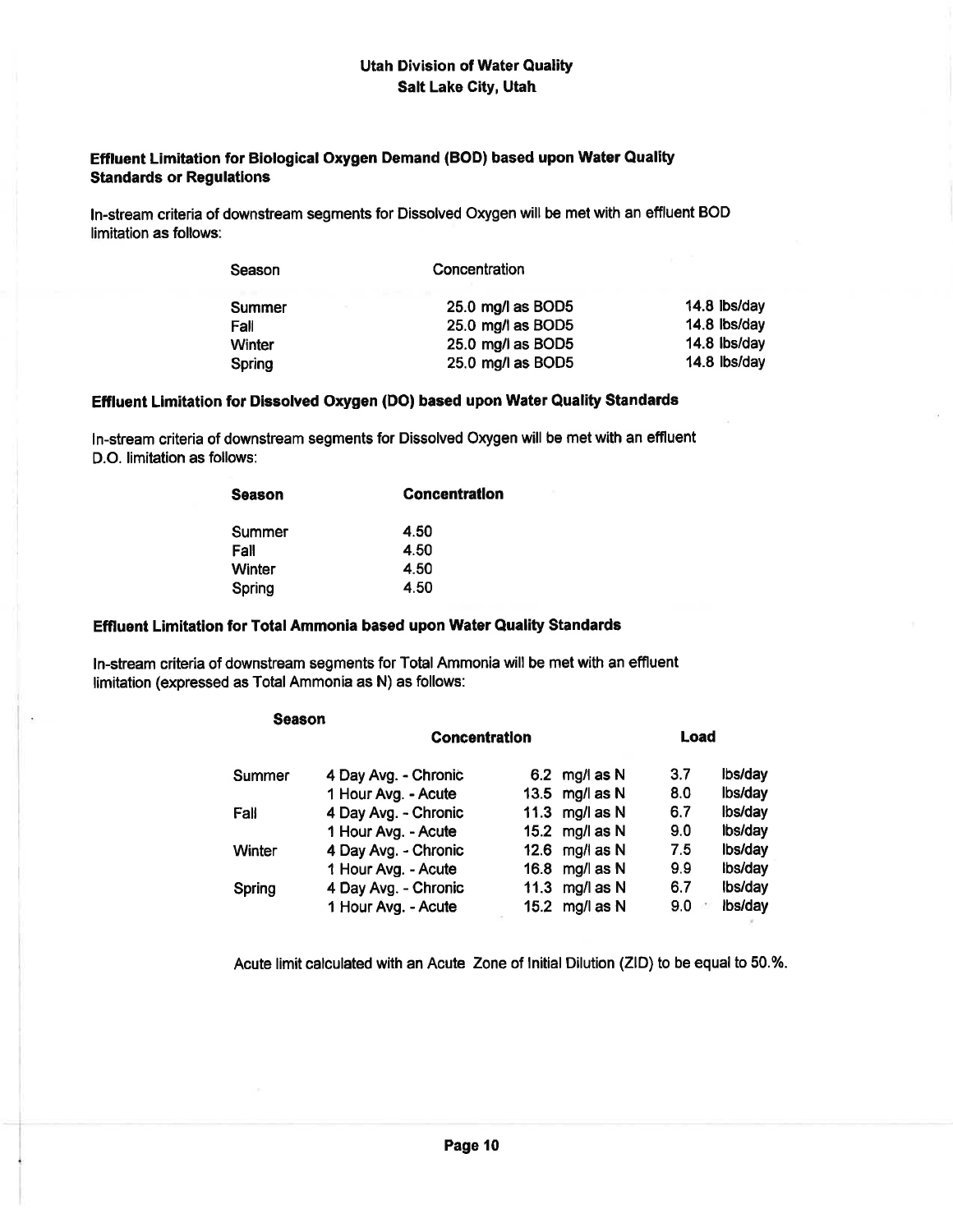# Effluent Limitation for Total Residual Ghlorine based upon Water Quality Standards

In-stream criteria of downstream segments for Total Residual Chlorine will be met with an effluent limitation as follows:

| Season |                      | <b>Concentration</b> |      | Load |         |
|--------|----------------------|----------------------|------|------|---------|
| Summer | 4 Day Avg. - Chronic | 0.061                | mg/t | 0.04 | lbs/day |
|        | 1 Hour Avg. - Acute  | 0.062                | mg/l | 0.04 | lbs/day |
| Fall   | 4 Day Avg. - Chronic | 0.061                | mg/l | 0.04 | Ibs/day |
|        | 1 Hour Avg. - Acute  | 0.062                | mg/l | 0.04 | Ibs/day |
| Winter | 4 Day Avg. - Chronic | 0.061                | mg/l | 0.04 | Ibs/day |
|        | 1 Hour Avg. - Acute  | 0.062                | mg/l | 0.04 | ibs/day |
| Spring | 4 Day Avg. - Chronic | 0.061                | mg/l | 0.00 | Ibs/day |
|        | 1 Hour Avg. - Acute  | 0.062                | mg/l | 0.00 | Ibs/day |

# Effluent Llmitations for Total Dlssolved Solids based upon Water Quatity Standards

| <b>Season</b> |                                       | Concentration |      |                                  | Load     |  |
|---------------|---------------------------------------|---------------|------|----------------------------------|----------|--|
| Summer        | Maximum, Acute                        | 3703.7        | mg/l | 1.10                             | tons/day |  |
| Fall          | Maximum, Acute                        | 3703.7        | mg/l | 1.10                             | tons/day |  |
| Winter        | Maximum, Acute                        | 3703.7        | mg/l | 1.10                             | tons/day |  |
| Spring        | 4 Day Avg. - Chronic                  | 3703.7        | mg/l | 1.10                             | tons/day |  |
|               | <b>Colorado Salinity Forum Limits</b> |               |      | Determined by Permitting Section |          |  |

#### Effluent Llmltations for Total Recoverable Metals based upon **Water Quality Standards**

ln-stream criteria of downstream segments for Dissolved Metals will be met with an effluent llmitation as follows (based upon a hardness of 300 mg/l):

|                 |                      | 4 Day Average |               | 1 Hour Average       |      |      |              |
|-----------------|----------------------|---------------|---------------|----------------------|------|------|--------------|
|                 | <b>Concentration</b> |               | Load          | <b>Concentration</b> |      | Load |              |
| <b>Aluminum</b> | N/A                  |               | N/A           | 4,153.3              | ug/l |      | 2.5 lbs/day  |
| Arsenic         | 1,051.30             | ua/l          | 0.4 lbs/day   | 1,884.1              | ug/l |      | 1.1 lbs/day  |
| Cadmium         | $3.03$ ug/l          |               | 0.0 lbs/day   | 35.8                 | ug/l |      | 0.0 lbs/day  |
| Chromium III    | 1,172.99             | ua/l          | 0.4 lbs/day   | 24,613.2             | ug/l |      | 14.6 lbs/day |
| Chromium VI     | 42.98                | ug/l          | 0.0 lbs/day   | 70.7                 | ug/l |      | 0.0 lbs/day  |
| Copper          | 128.81               | ug/i          | 0.0 lbs/day   | 215.2                | ug/l |      | 0.1 lbs/day  |
| <b>Iron</b>     | N/A                  |               | N/A           | 5,546.5              | ug/l |      | 3.3 lbs/day  |
| Lead            | 67.91                | ua/l          | 0.0 lbs/day   | 1,831.9              | ug/l |      | 1.1 lbs/day  |
| Mercury         | $0.07$ ug/l          |               | $0.0$ lbs/day | 13.3                 | ug/l |      | 0.0 lbs/day  |
| <b>Nickel</b>   | 730.00               | ug/l          | $0.3$ lbs/day | 6,594.8              | uq/l |      | 3.9 lbs/day  |
| Selenium        | 18.30 ug/l           |               | 0.0 lbs/day   | 103.8                | ug/l |      | 0.1 lbs/day  |
| Silver          | N/A ug/l             |               | N/A lbs/day   | 139.0                | ug/l |      | 0.1 lbs/day  |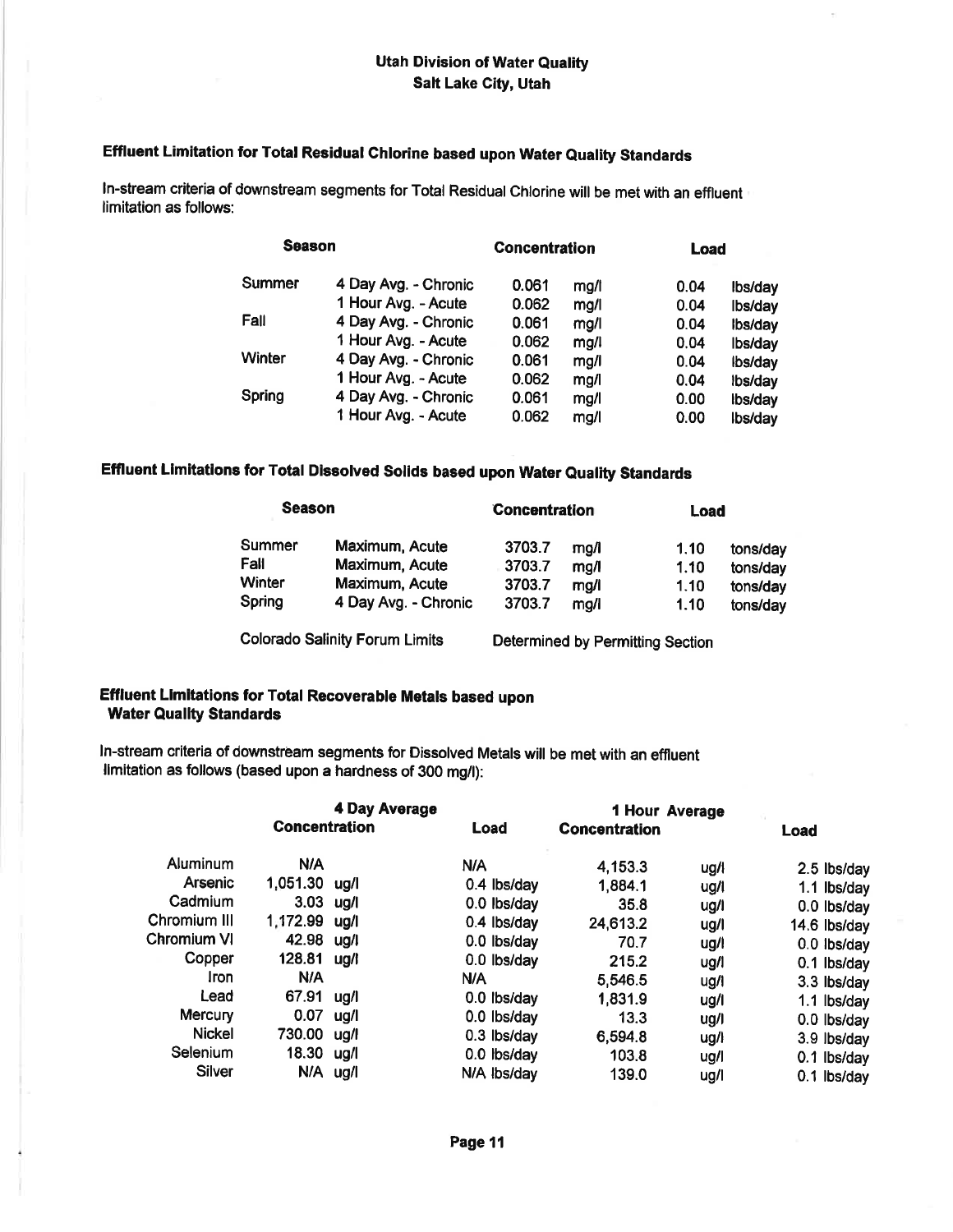| Zinc    | 1,687.14 ug/l | 0.6 lbs/day | 1.687.1 | ua/l | $1.0$ lbs/day |
|---------|---------------|-------------|---------|------|---------------|
| Cyanide | 28.87 ug/l    | 0.0 lbs/day | 122.1   | ua/I | 0.1 lbs/day   |

### Effluent Limitations for Heat/Temperature based upon Water Quality Standards

| Summer | 26.6 Deg. C. | 79.8 Deg. F |
|--------|--------------|-------------|
| Fall   | 18.6 Deg. C. | 65.4 Deg. F |
| Winter | 10.6 Deg. C. | 51.0 Deg. F |
| Spring | 18.6 Deg. C. | 65.4 Deg. F |

### Effluent Limitatlons for Organlcs [Pesticidesl Based upon Water Quality Standards

ln-stream criteria of downstream segments for Organics [Pesticidesl will be met with an effluent limit as follows:

|                   | 4 Day Average     | 1 Hour Average     |                      |      |                    |
|-------------------|-------------------|--------------------|----------------------|------|--------------------|
|                   | Concentration     | Load               | <b>Concentration</b> |      | Load               |
| <b>Aldrin</b>     |                   |                    | $1.5E + 00$          | ug/l | $1.37E-03$ lbs/day |
| Chlordane         | 4.30E-03 ug/l     | 2.55E-03 lbs/day   | $1.2E + 00$          | ug/l | 1.10E-03 lbs/day   |
| DDT, DDE          | 1.00E-03 ug/l     | 5.92E-04 lbs/day   | 5.5E-01              | ug/l | 5.04E-04 lbs/day   |
| <b>Dieldrin</b>   | 1.90E-03 ug/l     | 1.12E-03 lbs/day   | $1.3E + 00$          | ug/l | 1.14E-03 lbs/day   |
| Endosulfan        | 5.60E-02 ug/l     | 3.32E-02 lbs/day   | $1.1E-01$            | ug/l | 1.01E-04 lbs/day   |
| Endrin            | 2.30E-03 ug/l     | 1.36E-03 lbs/day   | 9.0E-02              | ug/l | 8.24E-05 lbs/day   |
| <b>Guthion</b>    | 0.00E+00 ug/l     | $0.00E+00$ lbs/day | 1.0E-02              | ug/l | 9.16E-06 lbs/day   |
| Heptachlor        | 3.80E-03 ug/l     | 2.25E-03 lbs/day   | 2.6E-01              | ug/l | 2.38E-04 lbs/day   |
| Lindane           | 8.00E-02 ug/l     | 4.74E-02 lbs/day   | $1.0E + 00$          | ug/l | 9.16E-04 lbs/day   |
| Methoxychlor      | 0.00E+00 ug/l     | 0.00E+00 lbs/day   | 3.0E-02              | ug/l | 2.75E-05 lbs/day   |
| <b>Mirex</b>      | $0.00E + 00$ ug/l | 0.00E+00 lbs/day   | 1.0E-02              | ug/l | 9.16E-06 lbs/day   |
| Parathion         | $0.00E + 00$ ug/l | $0.00E+00$ lbs/day | 4.0E-02              | ug/l | 3.66E-05 lbs/day   |
| <b>PCB's</b>      | 1.40E-02 ug/i     | 8.29E-03 lbs/day   | 2.0E+00              | ug/l | 1.83E-03 lbs/day   |
| Pentachlorophenol | $1.30E+01$ ug/l   | 7.70E+00 lbs/day   | $2.0E + 01$          | ug/l | 1.83E-02 lbs/day   |
| Toxephene         | 2.00E-04 ug/l     | 1.18E-04 lbs/day   | 7.3E-01              | ug/l | 6.69E-04 lbs/day   |
|                   |                   |                    |                      |      |                    |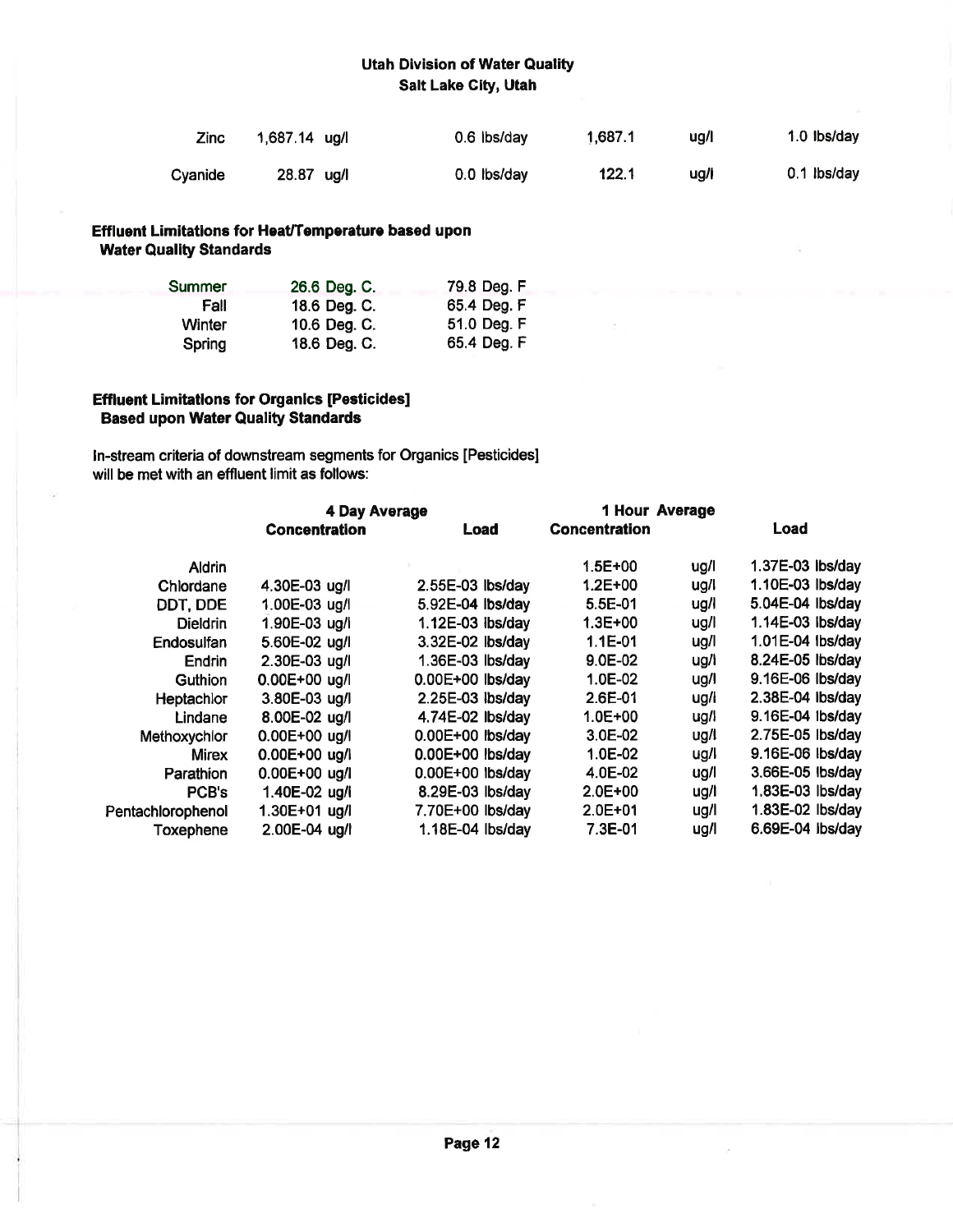#### **Effluent Targets for Pollution Indicators Based upon Water Quality Standards**

In-stream criteria of downstream segments for Pollution Indicators will be met with an effluent limit as follows:

|                               | 1 Hour Average |              |  |
|-------------------------------|----------------|--------------|--|
|                               | Concentration  | Loading      |  |
| Gross Beta (pCi/l)            | 50.0 pCi/L     |              |  |
| BOD (mg/l)                    | $5.0$ mg/l     | 3.0 lbs/day  |  |
| Nitrates as N                 | 4.0 $mg/l$     | 2.4 lbs/day  |  |
| Total Phosphorus as P         | $0.05$ mg/l    | 0.0 lbs/day  |  |
| <b>Total Suspended Solids</b> | 90.0 mg/l      | 53.3 ibs/day |  |

 $\mathbf{B} = \mathbf{B} + \mathbf{B}$ 

 $\sim$ 

 $\sim$  $\overline{a}$ 

Note: Pollution indicator targets are for information purposes only.

# Effluent Limitations for Protection of Human Health [Toxics Rule] Based upon Water Quality Standards (Most stringent of 1C or 3A & 3B as appropriate.)

In-stream criteria of downstream segments for Protection of Human Health [Toxics] will be met with an effluent limit as follows:

|                           |                      | <b>Maximum Concentration</b> |
|---------------------------|----------------------|------------------------------|
|                           | <b>Concentration</b> | Load                         |
| <b>Toxic Organics</b>     |                      |                              |
| Acenaphthene              | 1.50E+04 ug/l        | 8.87E+00 lbs/day             |
| Acrolein                  | 4.33E+03 ug/l        | 2.56E+00 lbs/day             |
| Acrylonitrile             | 3.66E+00 ug/l        | 2.17E-03 lbs/day             |
| <b>Benzene</b>            | 3.94E+02 ug/l        | 2.33E-01 lbs/day             |
| <b>Benzidine</b>          | ug/l                 | Ibs/day                      |
| Carbon tetrachloride      | 2.44E+01 ug/l        | 1.45E-02 lbs/day             |
| Chlorobenzene             | 1.17E+05 ug/l        | 6.90E+01 lbs/day             |
| 1,2,4-Trichlorobenzene    |                      |                              |
| Hexachlorobenzene         | 4.28E-03 ug/l        | 2.53E-06 lbs/day             |
| 1,2-Dichloroethane        | 5.50E+02 ug/l        | 3.25E-01 lbs/day             |
| 1,1,1-Trichloroethane     |                      |                              |
| Hexachloroethane          | 4.94E+01 ug/l        | 2.93E-02 ibs/day             |
| 1,1-Dichloroethane        |                      |                              |
| 1,1,2-Trichloroethane     | 2.33E+02 ug/l        | 1.38E-01 lbs/day             |
| 1,1,2,2-Tetrachloroethane | $6.11E + 01$ ug/     | 3.62E-02 lbs/day             |
| Chloroethane              |                      |                              |
| Bis(2-chloroethyl) ether  | 7.77E+00 ug/i        | 4.60E-03 lbs/day             |
| 2-Chloroethyl vinyl ether |                      |                              |
| 2-Chloronaphthalene       | 2.39E+04 ug/l        | $1.41E+01$ lbs/day           |
| 2,4,6-Trichlorophenol     | 3.61E+01 ug/l        | $2.14E-02$ lbs/day           |
| p-Chloro-m-cresol         |                      |                              |
| Chloroform (HM)           | 2.61E+03 ug/l        | 1.54E+00 lbs/day             |
| 2-Chlorophenol            | 2.22E+03 ug/l        | 1.31E+00 lbs/day             |
| 1,2-Dichlorobenzene       | 9.44E+04 ug/l        | 5.59E+01 lbs/day             |
| 1,3-Dichlorobenzene       | 1.44E+04 ug/l        | 8.55E+00 lbs/day             |
|                           |                      |                              |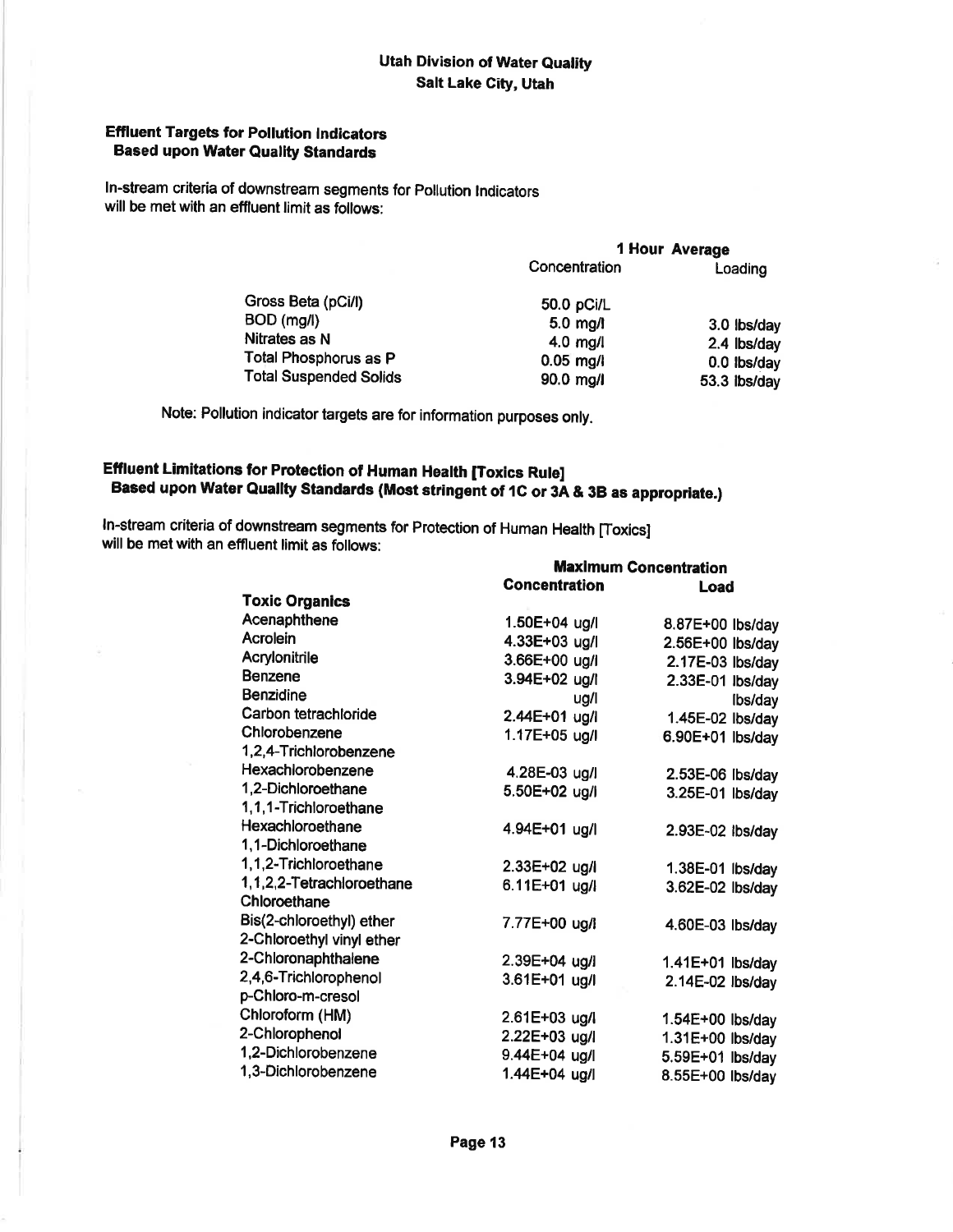á.

| 1,4-Dichlorobenzene          | 1.44E+04 ug/l       | 8.55E+00 lbs/day   |
|------------------------------|---------------------|--------------------|
| 3,3'-Dichlorobenzidine       | 4.28E-01 ug/l       | 2.53E-04 lbs/day   |
| 1,1-Dichloroethylene         | 1.78E+01 ug/l       | 1.05E-02 lbs/day   |
| 1,2-trans-Dichloroethylene1  |                     |                    |
| 2,4-Dichlorophenol           | 4.39E+03 ug/l       | 2.60E+00 lbs/day   |
| 1,2-Dichloropropane          | 2.17E+02 ug/l       | 1.28E-01 lbs/day   |
| 1,3-Dichloropropylene        | 9.44E+03 ug/l       | 5.59E+00 lbs/day   |
| 2,4-Dimethylphenol           | 1.28E+04 ug/l       | 7.56E+00 lbs/day   |
| 2,4-Dinitrotoluene           | 5.05E+01 ug/l       | 2.99E-02 lbs/day   |
| 2,6-Dinitrotoluene           |                     |                    |
| 1,2-Diphenylhydrazine        | 3.00E+00 ug/l       | 1.77E-03 lbs/day   |
| Ethylbenzene                 | 1.61E+05 ug/l       | 9.53E+01 lbs/day   |
| Fluoranthene                 | 2.05E+03 ug/l       | 1.22E+00 lbs/day   |
| 4-Chlorophenyl phenyl ether  |                     |                    |
| 4-Bromophenyl phenyl ether   |                     |                    |
| Bis(2-chloroisopropyl) ether | 9.44E+05 ug/l       | 5.59E+02 lbs/day   |
| Bis(2-chloroethoxy) methane  |                     |                    |
| Methylene chloride (HM)      | 8.88E+03 ug/l       | 5.26E+00 lbs/day   |
| Methyl chloride (HM)         |                     |                    |
| Methyl bromide (HM)          |                     |                    |
| Bromoform (HM)               | 2.00E+03 ug/l       | 1.18E+00 lbs/day   |
| Dichlorobromomethane(HM)     | 1.22E+02 ug/l       | 7.23E-02 lbs/day   |
| Chlorodibromomethane (HM)    | 1.89E+02 ug/l       | 1.12E-01 lbs/day   |
| Hexachlorocyclopentadiene    | 9.44E+04 ug/l<br>j, | 5.59E+01 lbs/day   |
| Isophorone                   | 3.33E+03 ug/l       | 1.97E+00 lbs/day   |
| Naphthalene                  |                     |                    |
| Nitrobenzene                 | 1.05E+04 ug/l       | 6.25E+00 lbs/day   |
| 2-Nitrophenol                |                     |                    |
| 4-Nitrophenol                |                     |                    |
| 2,4-Dinitrophenol            | 7.77E+04 ug/l       | 4.60E+01 lbs/day   |
| 4,6-Dinitro-o-cresol         | 4.25E+03 ug/l       | 2.51E+00 lbs/day   |
| N-Nitrosodimethylamine       | 4.50E+01 ug/l       | 2.66E-02 lbs/day   |
| N-Nitrosodiphenylamine       | 8.88E+01 ug/l       | 5.26E-02 lbs/day   |
| N-Nitrosodi-n-propylamine    | 7.77E+00 ug/l       | 4.60E-03 lbs/day   |
| Pentachlorophenol            | 4.55E+01 ug/l       | 2.70E-02 lbs/day   |
| Phenol                       | 2.55E+07 ug/l       | $1.51E+04$ lbs/day |
| Bis(2-ethylhexyl)phthalate   | 3.28E+01 ug/l       | 1.94E-02 lbs/day   |
| Butyl benzyl phthalate       | 2.89E+04 ug/l       | $1.71E+01$ lbs/day |
| Di-n-butyl phthalate         | $6.66E + 04$ ug/l.  | 3.94E+01 lbs/day   |
| Di-n-octyl phthlate          |                     |                    |
| Diethyl phthalate            | 6.66E+05 ug/l       | 3.94E+02 lbs/day   |
|                              | 1.61E+07 ug/l       | 9.53E+03 lbs/day   |
| Dimethyl phthlate            | 1.72E-01 ug/l       | 1.02E-04 lbs/day   |
| Benzo(a)anthracene (PAH)     | 1.72E-01 ug/l       | 1.02E-04 lbs/day   |
| Benzo(a)pyrene (PAH)         |                     | 1.02E-04 lbs/day   |
| Benzo(b)fluoranthene (PAH)   | 1.72E-01 ug/l       | 1.02E-04 lbs/day   |
| Benzo(k)fluoranthene (PAH)   | 1.72E-01 ug/l       |                    |
| Chrysene (PAH)               | 1.72E-01 ug/l       | 1.02E-04 lbs/day   |
| Acenaphthylene (PAH)         |                     |                    |
| Anthracene (PAH)             |                     |                    |
| Dibenzo(a,h)anthracene (PAH) | 1.72E-01 ug/l       | 1.02E-04 lbs/day   |
| Indeno(1,2,3-cd)pyrene (PAH) | 1.72E-01 ug/l       | 1.02E-04 lbs/day   |

 $\gamma$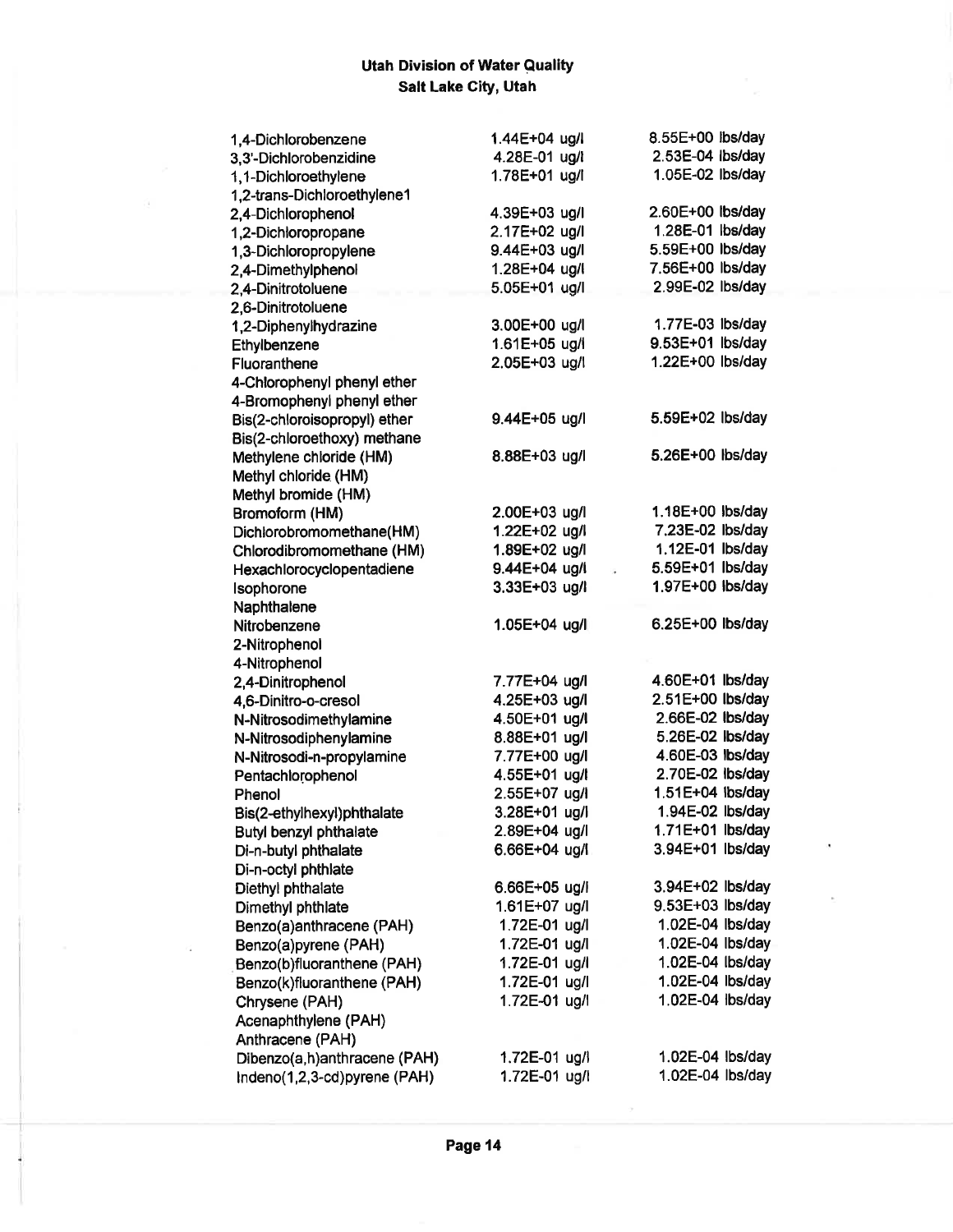| Pyrene (PAH)             | 6.11E+04 ug/l | 3.62E+01 lbs/day                     |
|--------------------------|---------------|--------------------------------------|
| Tetrachloroethylene      | 4.94E+01 ug/l | 2.93E-02 lbs/day                     |
| Toluene                  | 1.11E+06 ug/l | 6.57E+02 lbs/day                     |
| Trichloroethylene        | 4.50E+02 ug/l | 2.66E-01 lbs/day                     |
| <b>Vinyl chloride</b>    | 2.91E+03 ug/l | 1.73E+00 lbs/day                     |
| <b>Pesticides</b>        |               |                                      |
| Aldrin                   | 7.77E-04 ug/l |                                      |
| <b>Dieldrin</b>          | 7.77E-04 ug/l | 4.60E-07 lbs/day<br>4.60E-07 lbs/day |
| Chlordane                | 3.28E-03 ug/l | 1.94E-06 lbs/day                     |
| $4.4'$ -DDT              | 3.28E-03 ug/l | 1.94E-06 lbs/day                     |
| 4,4'-DDE                 | 3.28E-03 ug/l | 1.94E-06 lbs/day                     |
| 4,4'-DDD                 | 4.66E-03 ug/l | 2.76E-06 lbs/day                     |
| alpha-Endosulfan         | 1.11E+01 ug/l | 6.57E-03 lbs/day                     |
| beta-Endosulfan          | 1.11E+01 ug/l | 6.57E-03 lbs/day                     |
| Endosulfan sulfate       | 1.11E+01 ug/l | 6.57E-03 lbs/day                     |
| Endrin                   | 4.50E+00 ug/l | 2.66E-03 lbs/day                     |
| Endrin aldehyde          | 4.50E+00 ug/l | $2.66E-03$ lbs/day                   |
| Heptachlor               | 1.17E-03 ug/l | 6.90E-07 lbs/day                     |
| Heptachlor epoxide       |               |                                      |
| PCB's                    |               |                                      |
|                          |               |                                      |
| PCB 1242 (Arochlor 1242) | 2.50E-04 ug/l | 1.48E-07 lbs/day                     |
| PCB-1254 (Arochlor 1254) | 2.50E-04 ug/l | 1.48E-07 lbs/day                     |
| PCB-1221 (Arochlor 1221) | 2.50E-04 ug/l | 1.48E-07 lbs/day                     |
| PCB-1232 (Arochlor 1232) | 2.50E-04 ug/l | 1.48E-07 lbs/day                     |
| PCB-1248 (Arochlor 1248) | 2.50E-04 ug/l | 1.48E-07 lbs/day                     |
| PCB-1260 (Arochlor 1260) | 2.50E-04 ug/l | 1.48E-07 lbs/day                     |
| PCB-1016 (Arochlor 1016) | 2.50E-04 ug/l | 1.48E-07 lbs/day                     |
| <b>Pesticide</b>         |               |                                      |
| Toxaphene                | 4.16E-03 ug/l | 2.47E-06 lbs/day                     |
| <b>Metals</b>            |               |                                      |
| Antimony                 | ug/l          | lbs/day                              |
| Arsenic                  | ug/l          | Ibs/day                              |
| Asbestos                 | ug/l          | lbs/day                              |
| <b>Beryllium</b>         |               |                                      |
| Cadmium                  |               |                                      |
| Chromium (III)           |               |                                      |
| Chromium (VI)            |               |                                      |
| Copper                   | ug/l          | lbs/day                              |
| Cyanide                  | ug/l          | Ibs/day                              |
| Lead                     |               |                                      |
| Mercury                  | ug/l          | Ibs/day                              |
| <b>Nickel</b>            | ug/l          | Ibs/day                              |
| Selenium                 |               |                                      |
| Silver                   |               |                                      |
| Thallium                 | ug/l          | lbs/day                              |
| Zinc                     |               |                                      |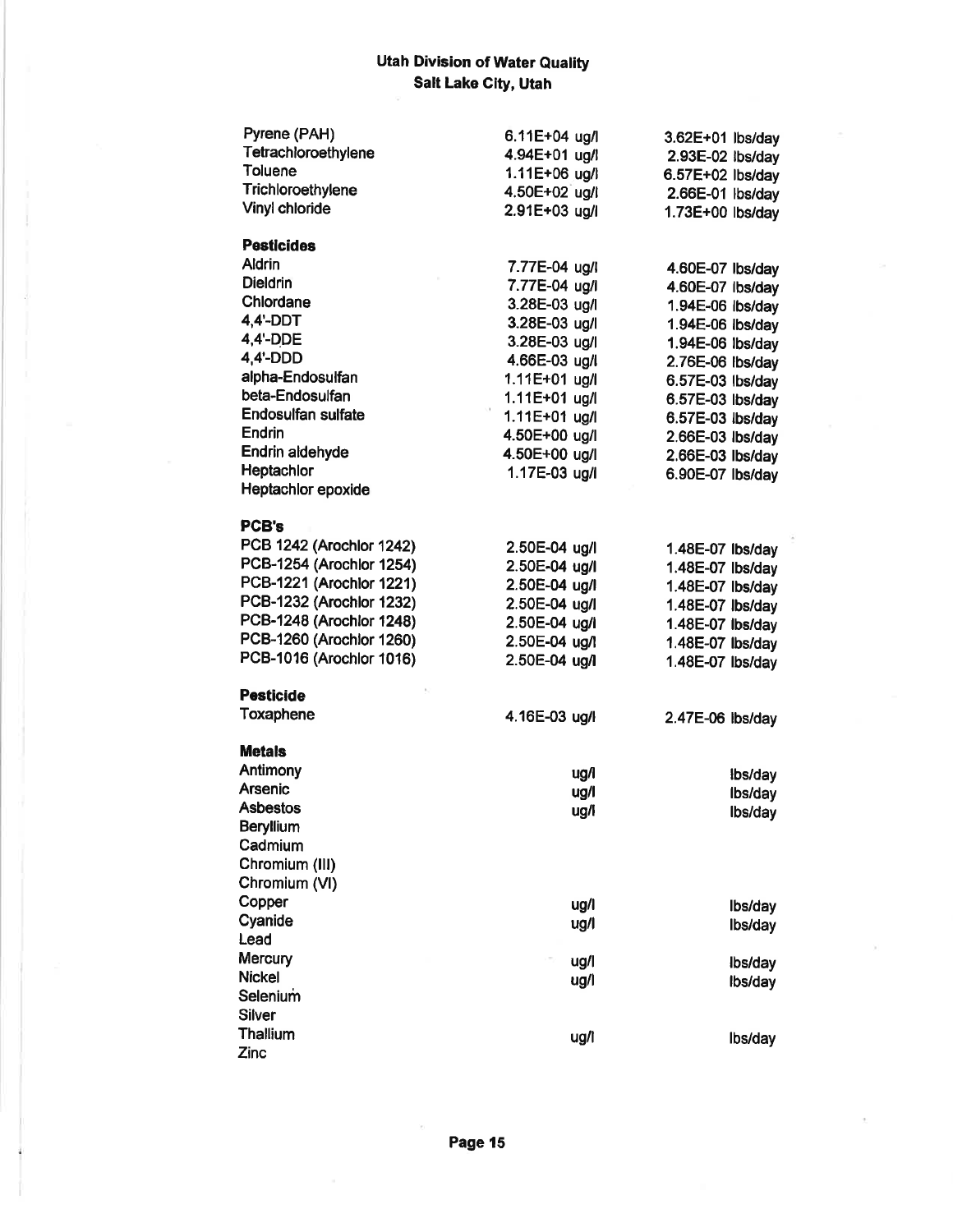**Dioxin** 

Dioxin (2,3,7,8-TCDD)

7.77E-08 ug/l

4.60E-11 lbs/day

### Metals Effluent Limitations for Protection of All Beneficial Uses **Based upon Water Quality Standards and Toxics Rule**

|                  |                                                               |                                                                       | <b>Acute</b>                                                              |                                                          |                                                             |                                                         |                                                                               |
|------------------|---------------------------------------------------------------|-----------------------------------------------------------------------|---------------------------------------------------------------------------|----------------------------------------------------------|-------------------------------------------------------------|---------------------------------------------------------|-------------------------------------------------------------------------------|
|                  | <b>Class 4</b><br><b>Acute</b><br><b>Agricultural</b><br>ug/l | Class 3<br><b>Acute</b><br><b>Aquatic</b><br><b>Wildlife</b><br>·ug/l | <b>Toxics</b><br><b>Drinking</b><br><b>Water</b><br><b>Source</b><br>ug/i | <b>Acute</b><br><b>Toxics</b><br><b>Wildlife</b><br>ug/l | <b>1C Acute</b><br><b>Health</b><br><b>Criteria</b><br>ug/l | <b>Acute</b><br><b>Most</b><br><b>Stringent</b><br>ug/l | <b>Class 3</b><br><b>Chronic</b><br><b>Aquatic</b><br><b>Wildlife</b><br>ug/l |
| Aluminum         |                                                               | 4153.3                                                                |                                                                           |                                                          |                                                             | 4153.3                                                  | N/A                                                                           |
| Antimony         |                                                               |                                                                       |                                                                           | 23874.5                                                  |                                                             | 23874.5                                                 |                                                                               |
| Arsenic          | 555.2                                                         | 1884.1                                                                |                                                                           |                                                          | 0.0                                                         | 555.2                                                   | 1051.3                                                                        |
| <b>Barium</b>    |                                                               |                                                                       |                                                                           |                                                          |                                                             | 0.0                                                     |                                                                               |
| <b>Beryllium</b> |                                                               |                                                                       |                                                                           |                                                          |                                                             | 0.0                                                     |                                                                               |
| Cadmium          | 55.2                                                          | 35.8                                                                  |                                                                           |                                                          | 0.0                                                         | 35.8                                                    | 3.0                                                                           |
| Chromium (III)   |                                                               | 24613.2                                                               |                                                                           |                                                          | 0.0                                                         | 24613.2                                                 | 1173.0                                                                        |
| Chromium (VI)    | 551.6                                                         | 70.7                                                                  |                                                                           |                                                          | 0.0                                                         | 70.74                                                   | 42.98                                                                         |
| Copper           | 1106.8                                                        | 215.2                                                                 |                                                                           |                                                          |                                                             | 215.2                                                   | 128.8                                                                         |
| Cyanide          |                                                               | 122.1                                                                 | 1221484.0                                                                 |                                                          |                                                             | 122.1                                                   | 28.9                                                                          |
| Iron             |                                                               | 5546.5                                                                |                                                                           |                                                          |                                                             | 5546.5                                                  |                                                                               |
| Lead             | 551.6                                                         | 1831.9                                                                |                                                                           |                                                          | 0,0                                                         | 551.6                                                   | 67.9                                                                          |
| Mercury          |                                                               | 13.33                                                                 |                                                                           | 0.83                                                     | 0.0                                                         | 0.83                                                    | 0.067                                                                         |
| <b>Nickel</b>    |                                                               | 6594.8                                                                |                                                                           | 25540.1                                                  |                                                             | 6594.8                                                  | 730.0                                                                         |
| Selenium         | 270.4                                                         | 103.8                                                                 |                                                                           |                                                          | 0.0                                                         | 103.8                                                   | 18.3                                                                          |
| <b>Silver</b>    |                                                               | 139.0                                                                 |                                                                           |                                                          | 0.0                                                         | 139.0                                                   |                                                                               |
| <b>Thallium</b>  |                                                               |                                                                       |                                                                           | 35.0                                                     |                                                             | 35.0                                                    |                                                                               |
| Zinc             |                                                               | 1687.1                                                                |                                                                           |                                                          |                                                             | 1687.1                                                  | 1687.1                                                                        |
| <b>Boron</b>     | 4164.2                                                        |                                                                       |                                                                           |                                                          |                                                             | 4164.2                                                  |                                                                               |

#### Summary Effluent Limitations for Metals [Wasteload Allocation, TMDL]

[If Acute is more stringent than Chronic, then the Chronic takes on the Acute value.]

|                 | <b>WLA Acute</b><br>ug/l | <b>WLA Chronic</b><br>ug/l |                       |
|-----------------|--------------------------|----------------------------|-----------------------|
| Aluminum        | 4153.3                   | N/A                        |                       |
| Antimony        | 23874.46                 |                            |                       |
| Arsenic         | 555.2                    | 1051.3                     | <b>Acute Controls</b> |
| <b>Asbestos</b> | $0.00E + 00$             |                            |                       |
| <b>Barium</b>   |                          |                            |                       |
| Beryllium       |                          |                            |                       |
| Cadmium         | 35.8                     | 3.0                        |                       |
| Chromium (III)  | 24613.2                  | 1173                       |                       |
| Chromium (VI)   | 70.7                     | 43.0                       |                       |
| Copper          | 215.2                    | 128.8                      |                       |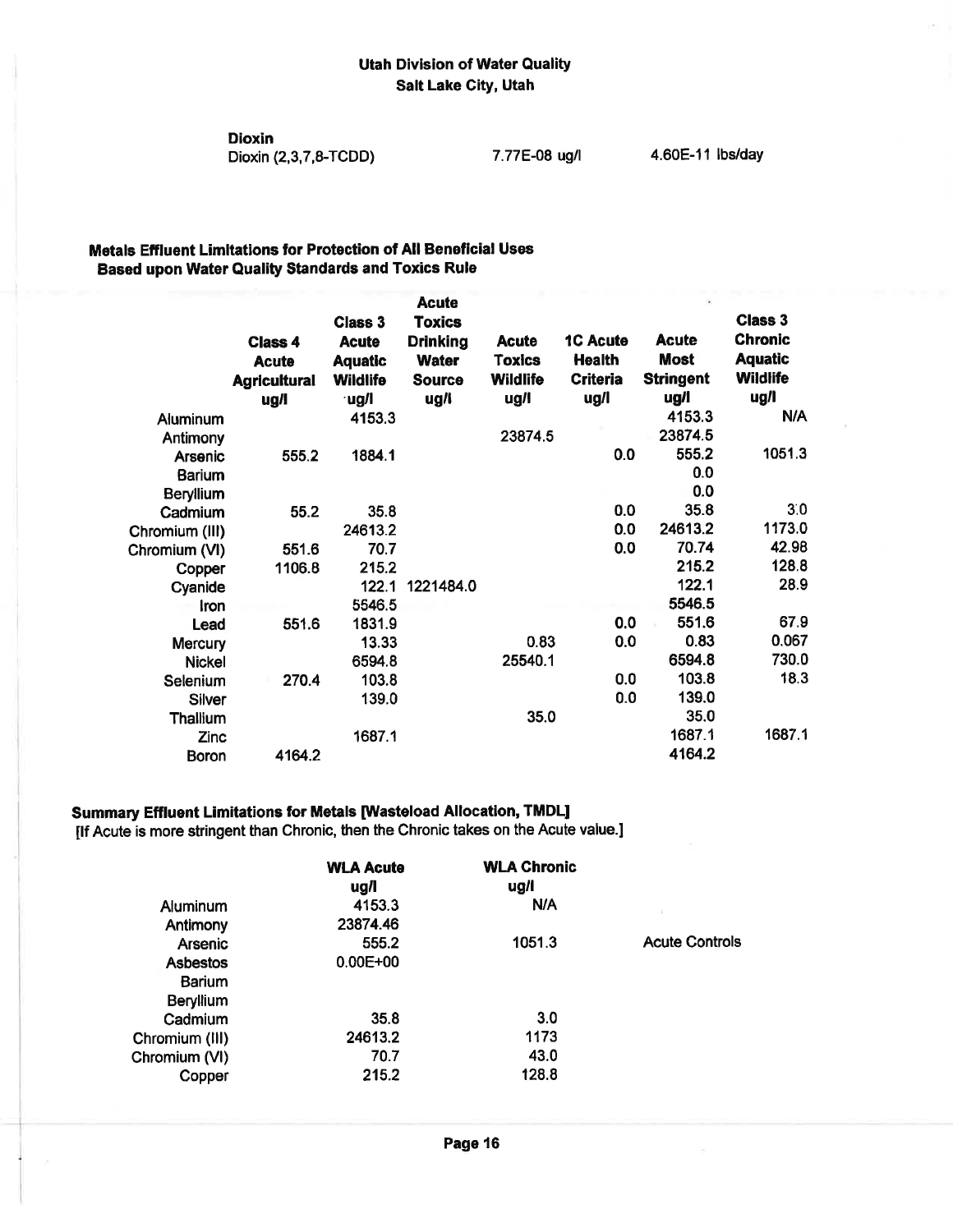| Cyanide         | 122.1   | 28.9                   |
|-----------------|---------|------------------------|
| Iron            | 5546.5  |                        |
| Lead            | 551.6   | 67.9                   |
| Mercury         | 0.833   | 0.067                  |
| <b>Nickel</b>   | 6594.8  | 730                    |
| Selenium        | 103.8   | 18.3                   |
| <b>Silver</b>   | 139.0   | <b>N/A</b><br>$\sim$ 1 |
| <b>Thallium</b> | 35.0    |                        |
| Zinc            | 1687.1  | 1687.1                 |
| Boron           | 4164.15 |                        |
|                 |         |                        |

Other Effluent Limitatíons are based upon R317-i.

126.0 organisms per 100 ml

#### X. Antidegradation Considerations

The Utah Antidegradation Policy allows for degradation of existing quality where it is determined that such lowering of water quality is necessary to accommodate important economic or social development in the area in which the waters are protected [R317-2-3]. It has been determined that certain chemical parameters introduced by this discharge will cause an increase of the concentration of said parameters in the receiving waters. Under no conditions will the increase in concentration be allowed to interfere with existing instream water uses.

The antidegradation rules and procedures allow for modification of effluent limits less than those based strictly upon mass balance equations utilizing 100% of the assimilative capacity of the receiving water. Additional factors include considerations for "Blue-ribbon" fisheries, special recreational areas, threatened and endangered species, and drinking water sources.

An Antidegradation Level I Review was conducted on this discharge and its effect on the receiving water, Based upon that review, it has been determined that an Antidegradation Levelll Review is NOT Required

# Xl. Golorado River Salinity Forum Gonsiderations

Discharges in the Colorado River Basin are required to have their discharge at a TDS loading of less than 1.00 tons/day unless certain exemptions apply. Refer to the Forum's Guidelines for additional information allowing for an exceedence of this value.

#### Xll. Summary Comments

The mathematical modeling and best professional judgement indicate that violations of receiving water beneficial uses with their associated water quality standards, including important downstream segments, will not occur for the evaluated parameters of concern as discussed above if the effluent limitations indicated above are met.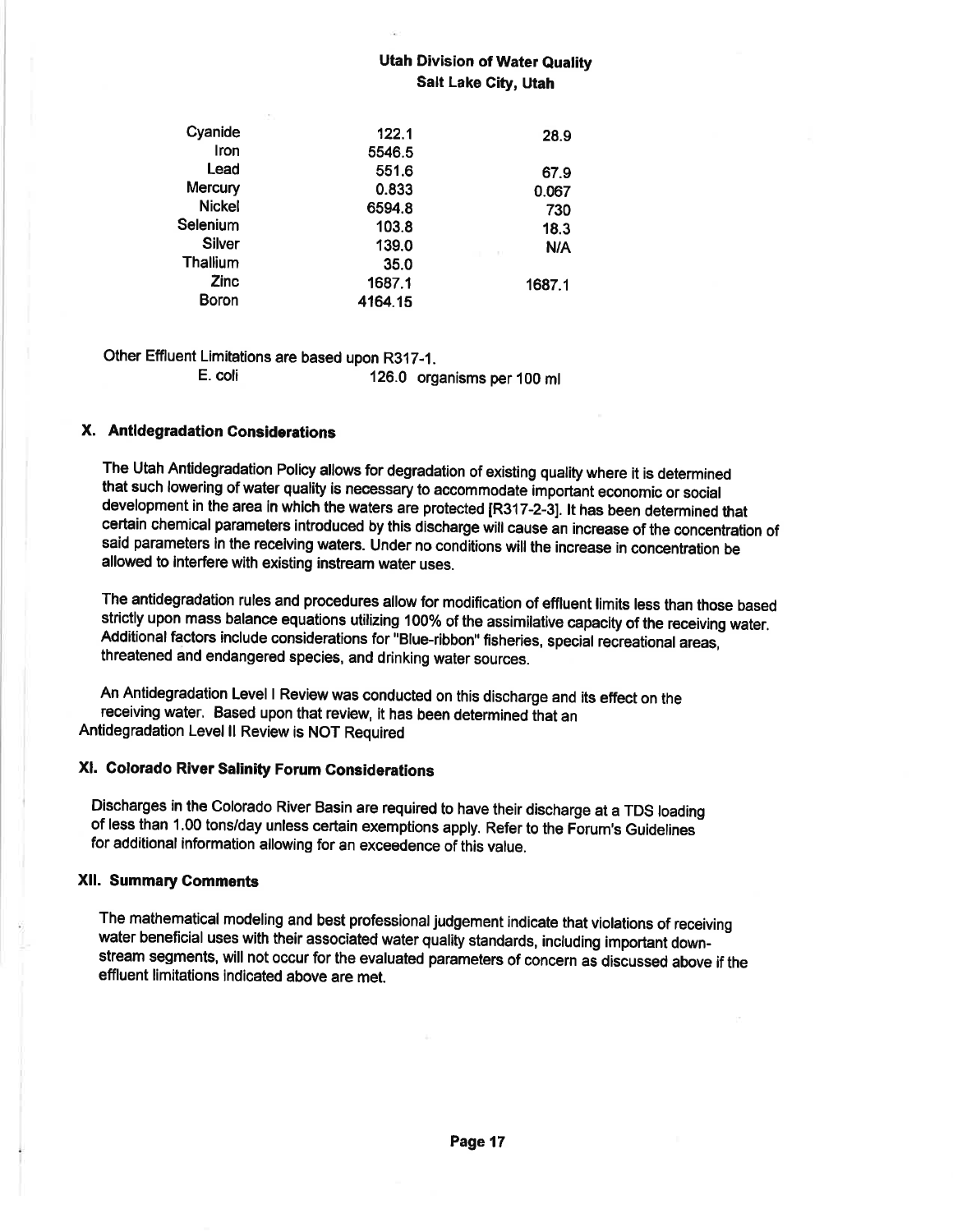#### Xlll. Notice of UPDES Requirement

This Addendum to the Statement of Basis does not authorize any entity or party to discharge to the waters of the State of Utah. That authority is granted through a UPDES permit issued by the Utah Division of Water Quality. The numbers presented here may be changed as a function of other factors. Dischargers are strongly urged to contact the Permits Section for further information. Permit writers may utilize other information to adjust these limits and/or to determine other limits based upon best available technology and other considerations provided that the values in this wasteload analysis [TMDL] are not compromised. See special provisions in Utah Water Quality Standards for adjustments in the Total Dissolved Solids values based upon background concentration,

# THIS IS A DRAFT DOCUMENT

Utah Division of Water Quality 801-s38-6052 File Name: Frezenius\_WLA\_12-7-15.xls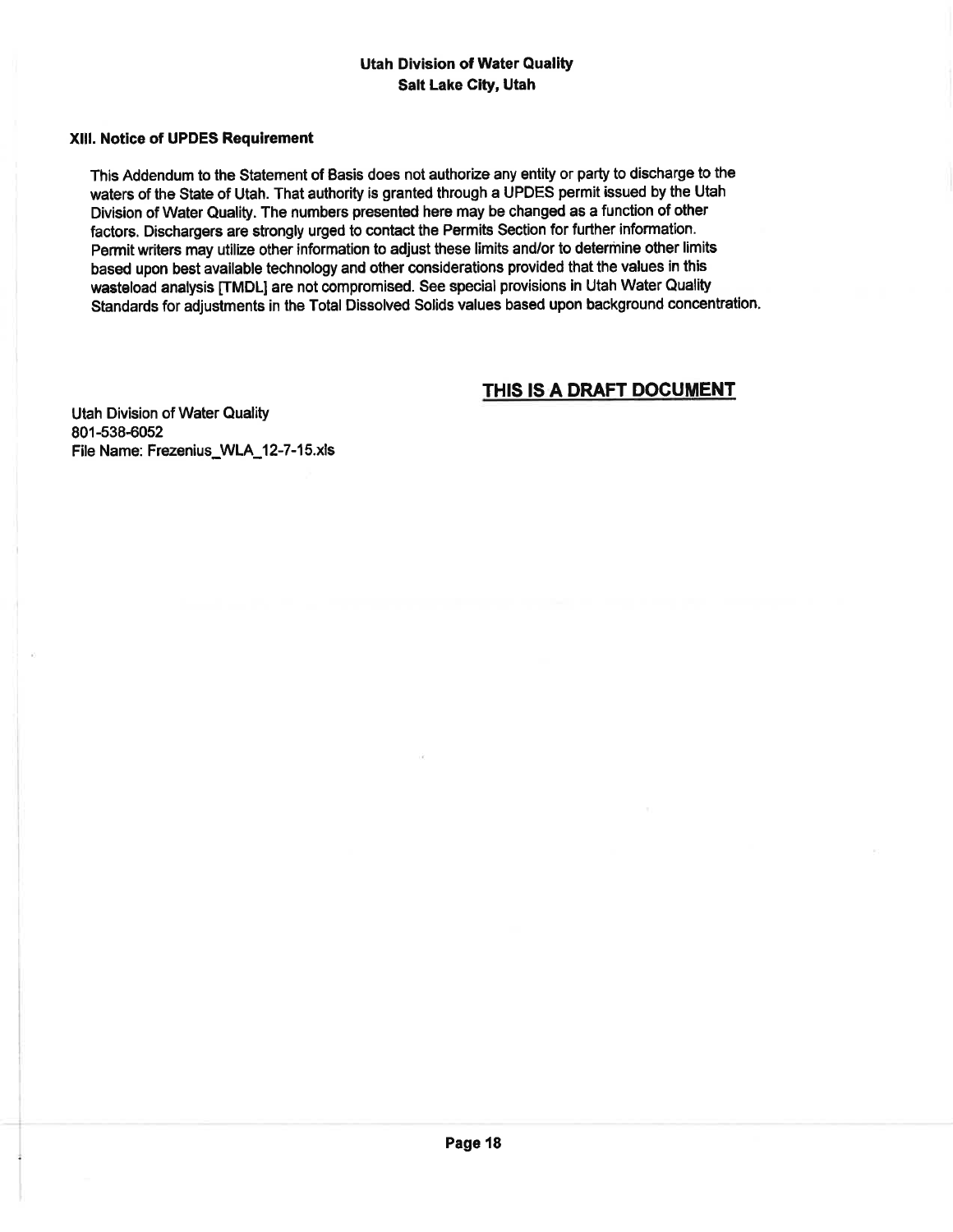## APPENDX - Goefficients and Othe¡ Model lnformation

| <b>CBOD</b><br>Coeff.<br>(Kd)20<br>1/day<br>2.000                | <b>CBOD</b><br>Coeff.<br><b>FORCED</b><br>(Kd)/day<br>0.000     | <b>CBOD</b><br>Coeff.<br>(Ka)T<br>1/day<br>2.000          | REAER.<br>Coeff.<br>(Ka)20<br>(Ka)/day<br>121.496 | <b>REAER.</b><br>Coeff.<br><b>FORCED</b><br>$1$ /day<br>0.000 | REAER.<br>Coeff.<br>(Ka)T<br>1/day<br>121.496 | <b>NBOD</b><br>Coeff.<br>(Kn)20<br>$1$ /day<br>0.400 | <b>NBOD</b><br>Coeff.<br>(Kn)T<br>$1$ /day<br>0.400 |
|------------------------------------------------------------------|-----------------------------------------------------------------|-----------------------------------------------------------|---------------------------------------------------|---------------------------------------------------------------|-----------------------------------------------|------------------------------------------------------|-----------------------------------------------------|
| Open<br>Coeff.                                                   | Open<br>Coeff.                                                  | NH <sub>3</sub><br><b>LOSS</b>                            |                                                   | NH3 NO2+NO3<br><b>LOSS</b>                                    | <b>NO2+NO3</b>                                | <b>TRC</b><br>Decay                                  | <b>TRC</b>                                          |
| (K4)20                                                           | (K4)T                                                           | (K5)20                                                    | (K5)T                                             | (K6)20                                                        | (K6)T                                         | <b>K(Cl)20</b>                                       | K(Cl)(T)                                            |
| $1$ /day                                                         | 1/day                                                           | $1$ /day                                                  | 1/day                                             | 1/day                                                         | $1$ /day                                      | 1/day                                                | $1$ /day                                            |
| 0.000                                                            | 0.000                                                           | 4.000                                                     | 4.000                                             | 0.000                                                         | 0.000                                         | 32,000                                               | 32.000                                              |
| <b>BENTHIC</b><br><b>DEMAND</b><br>(SOD)20<br>gm/m2/day<br>1.000 | <b>BENTHIC</b><br><b>DEMAND</b><br>(SOD)T<br>gm/m2/day<br>1.000 |                                                           |                                                   |                                                               |                                               |                                                      |                                                     |
| K <sub>1</sub><br><b>CBOD</b><br>{theta}<br>1.0                  | K <sub>2</sub><br>Reaer.<br>{theta}<br>1.0                      | K <sub>3</sub><br>NH <sub>3</sub><br>${$ theta $}$<br>1.1 | K4<br>Open<br>{theta}<br>1.0                      | К5<br><b>NH3 Loss</b><br>{theta}<br>1.0                       | K <sub>6</sub><br>$NO2+3$<br>{theta}<br>1.0   | K(Cl)<br><b>TRC</b><br>{theta}<br>1.1                | S<br><b>Benthic</b><br>{theta}<br>1.1               |